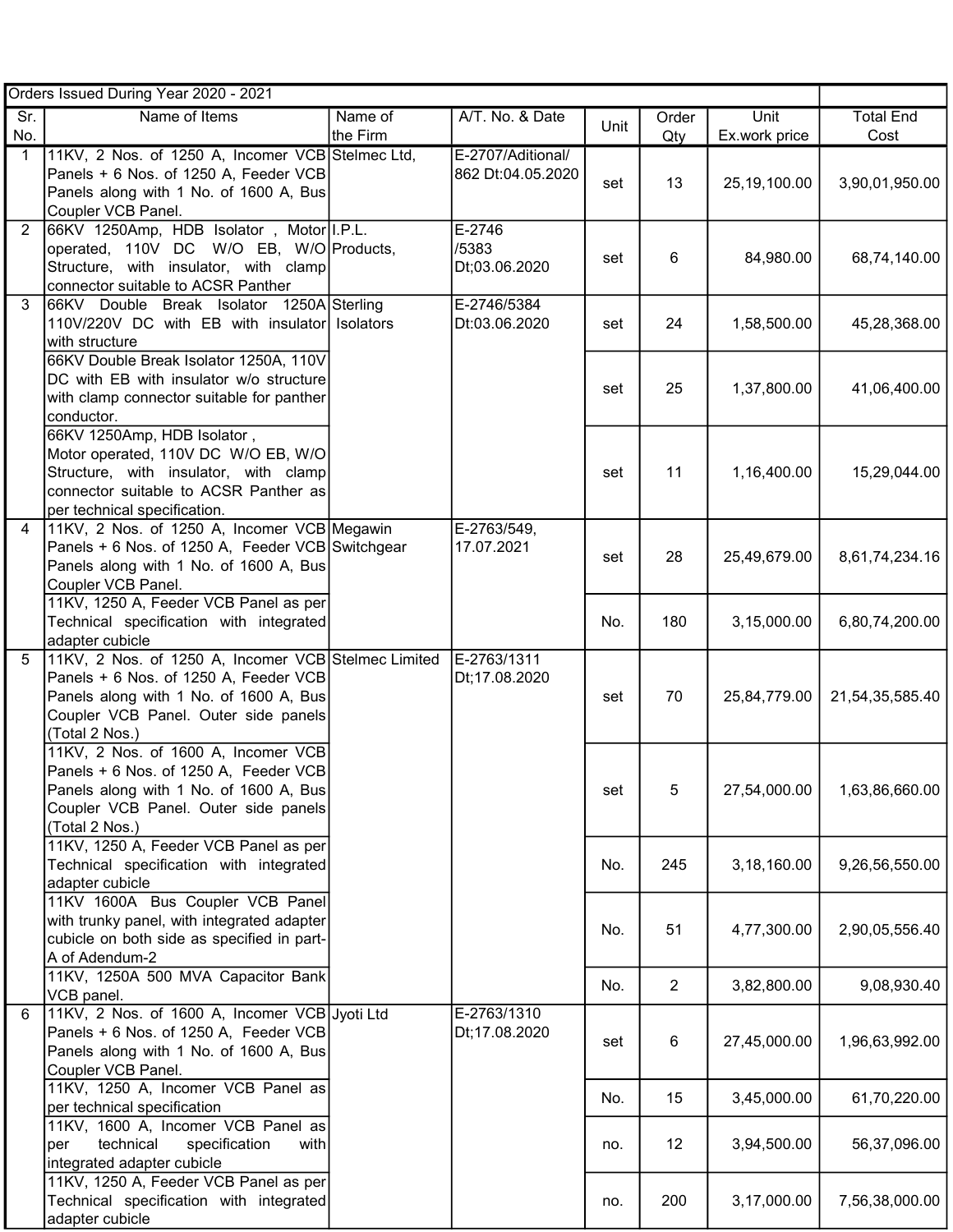| $\overline{7}$ | 11kV Poly A B Switch                                                                                                                                                                                             | Shree Ganesh<br>Water | E-2770/1858 Dtd.<br>02.09.20                      | Nos.       | 300     | ₹ 5,870.00      | 20,77,980.00       |
|----------------|------------------------------------------------------------------------------------------------------------------------------------------------------------------------------------------------------------------|-----------------------|---------------------------------------------------|------------|---------|-----------------|--------------------|
| 8              | 11kV Poly A B Switch                                                                                                                                                                                             | Simba<br>Enterprises  | E-2770/ 1857 Dtd.<br>02.09.20                     | Nos.       | 700     | ₹ 6,340.68      | 53,20,001.68       |
| 9              | 132KV G.I. TOWER MATERIALS - -                                                                                                                                                                                   | Ms Shree<br>Ashutosh  | E-2760/2697,<br>25.09.2020                        | <b>MT</b>  | 5.15    | 50,155.00       | 3,19,559.05        |
|                | 66 KV D/C, M/C, D/C (NARROW BASE)<br><b>G.I. TOWER MATERIAL</b>                                                                                                                                                  |                       |                                                   | MT         | 3000    | 49,188.10       | 18,27,28,074.00    |
|                | G.I. BOLT & NUTS FOR 132 KV<br>TOWER - -                                                                                                                                                                         |                       |                                                   | MT         | 0.2     | 73,193.03       | 17,847.04          |
|                | G.I. BOLT & NUTS FOR 66 KV D/C,<br>M/C, D/C<br>(NARROW<br>BASE)<br>G.I.<br><b>TOWER MATERIAL - -</b>                                                                                                             |                       |                                                   | MT         | 125     | 71,159.14       | 1,08,54,398.15     |
| 10             | Supply of 11.00 kV / 415V 63 kVA Sub-Nakoda<br>Station Distribution Transformer as per<br>technical Specification against tender no.<br>.I/E-2767/Sub-Station Dist. Trans. /2020-<br>21                          |                       | E-2767/2926<br>Dt.7.10.20                         | <b>Nos</b> | 38      | 86,000.00       | 38,56,240.00       |
| 11             | Supply of 11.00 kV / 415V 63 kVA Sub-Disha<br>Station Distribution Transformer as per<br>technical Specification against tender no.<br>.I/E-2767/Sub-Station Dist. Trans. /2020-<br>21                           |                       | E-2767/2981<br>Dt.8.10.20                         | <b>Nos</b> | 12      | 82,249.00       | 11,64,645.84       |
| 12             | 66KV C&R Feeder Panel (110V DC 1 Popular<br>Bus)                                                                                                                                                                 | switchgear            | E-2773/3017<br>Dtd.09.10.20                       | No.        | 203     | 4,32,000.00     | 10,40,56,176.00    |
|                | 66KV C&R Transformer Panel with<br>differential 1 Bus, 110V DC (Proj.: 160<br>Nos., R&M :55 Nos.)                                                                                                                |                       |                                                   | No.        | 215     | 77,000.00       | 1,96,87,120.00     |
|                | 66KV C&R feeder Panel 110V DC, 2-Bus<br>(66KV FB in EHV S/s)                                                                                                                                                     |                       |                                                   | No.        | 4       | 1,25,000.00     | 5,92,832.00        |
|                | 66KV C&R feeder Panel 220V DC, 2-Bus                                                                                                                                                                             |                       |                                                   | No.        | 5       | 98,000.00       | 5,81,740.00        |
| 13             | 132KV HCB Isolator, 1600Amp, 40KA, GR Power<br>Without EB , With insulator , W/O<br>structure, 110V DC ,Clamp connector<br>suitable for Twin Zebra -(350 mm<br>Spacing).                                         |                       | E-2673-Additional<br>order /3266<br>Dt:16.10.2020 | set        | 17      | 2,06,000.00     | 42,39,681.00       |
| 14             | SDH (STM-1- STM-4) equipment with GE T&D India<br>integrated<br>multiplexer<br>8 <sub>l</sub><br>access<br>teleprotection<br>system<br>following<br>for<br>19"<br>configuration<br>with<br>Racks<br>arrangement. |                       | E-2745/3273 <br>Dtd.16.10.20                      | Pkg        | Various | Various Item pa | 34, 37, 14, 474.80 |
| 15             | 66KV Double Break Isolator 1250A 110V<br>DC W/O EB with insulator with structure<br>with clamp connector suitable for panther<br>conductor as per specification.                                                 | Sterling Isolator     | E-2762/4226<br>Dt:12.11.2020                      | set        | 217     | 1,22,841.53     | 3,19,02,907.17     |
|                | 66KV Double Break Isolator 1250A<br>110V/220V DC with EB with insulator<br>with structure with clamp connector<br>suitable as per specification.                                                                 |                       |                                                   | set        | 33      | 1,41,652.54     | 55,76,306.91       |
|                | 66KV Double Break Isolator 1250A 110V<br>DC W/O EB with insulator w/o structure<br>with clamp connector                                                                                                          |                       |                                                   | set        | 58      | 1,00,000.00     | 69,22,706.00       |
|                | 22KV Isolators 630A W/O EB, with<br>insulator, without structure suitable to<br>ACSR panther (110V DC) as per<br>specification.                                                                                  |                       |                                                   | set        | 10      | 89,161.00       | 10,65,669.80       |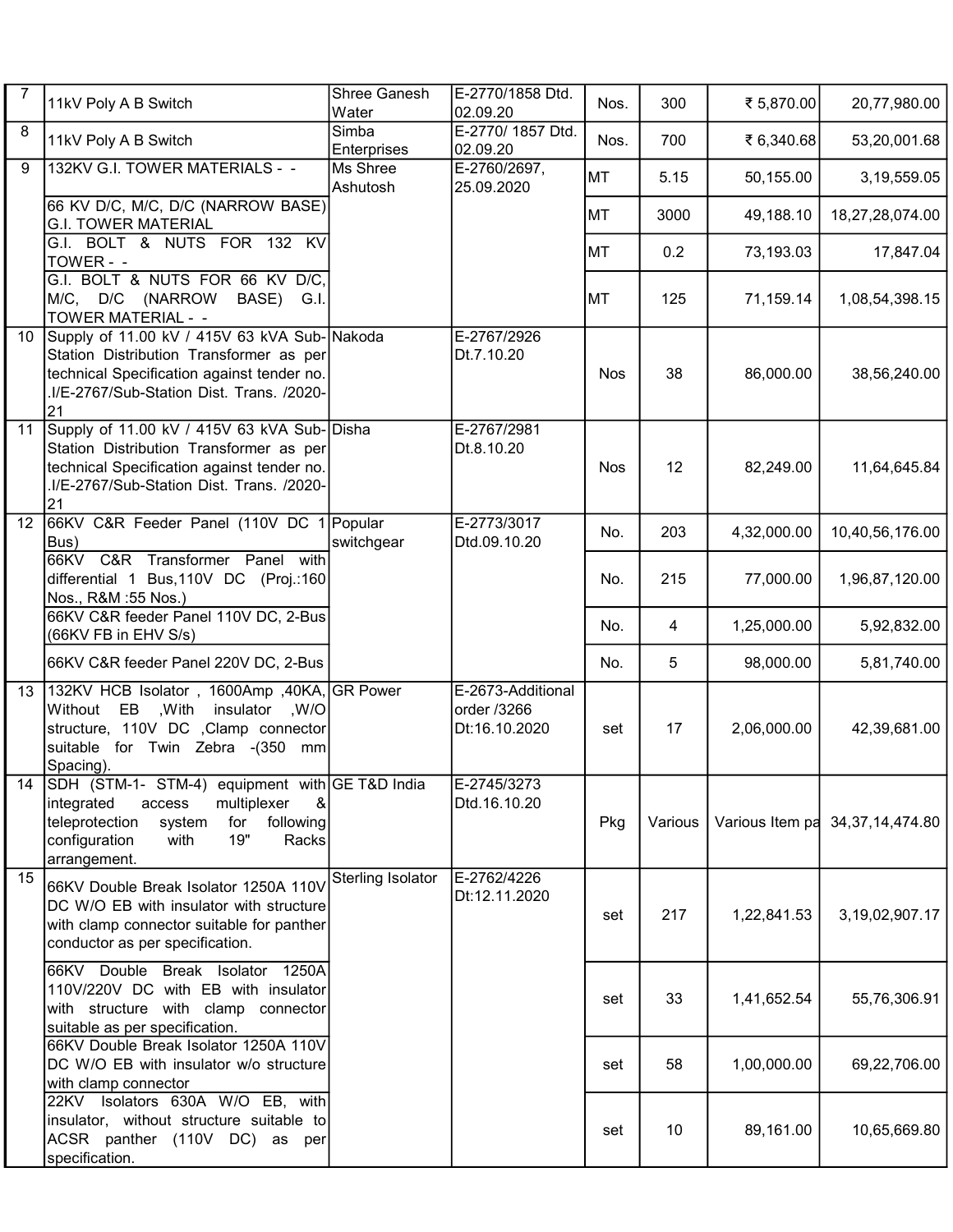| 16              | 66KV Double Break Isolator 1250A 110V Tritech<br>DC with EB with insulator w/o structure Disconnectors<br>with clamp connector suitable for panther<br>conductor as per specification.<br>Project:110V DC panther-60 set |                                | E-2762/4225<br>Dt;12.11.2020        | set        | 60  | 1,28,376.27 | 92,80,199.92    |
|-----------------|--------------------------------------------------------------------------------------------------------------------------------------------------------------------------------------------------------------------------|--------------------------------|-------------------------------------|------------|-----|-------------|-----------------|
|                 | 22KV Isolators 630A W/O EB, with<br>insulator, without structure suitable to<br>ACSR panther (110V DC) as per<br>specification                                                                                           |                                |                                     | set        | 3   | 85,000.00   | 3,05,148.00     |
| $\overline{17}$ | 66KV Double Break Isolator 1250A 110V<br>DC with EB with insulator w/o structure<br>with clamp connector suitable for panther<br>conductor as per specification.<br>Project:110V DC panther-50 set                       | I.P.L.Products                 | E-2762/4227<br>Dt:12.11.2020        | set        | 50  | 1,27,576.27 | 77,33,499.93    |
| 18              | 66KV Double Break Isolator 2000A(for<br>Bus section) and transformer bay 110V<br>DC/220V DC W/O EB with insulator with<br>structure with clamp connector                                                                 | <b>Air Break</b><br>Switchgear | E-2762/4224<br>Dt:12.11.2020        | set        | 135 | 1,44,775.00 | 2,32,85,677.50  |
|                 | 66KV Double Break Isolator 2000A for<br>transformer bay 110V DC W/O EB with<br>insulator W/O structure with clamp<br>connector suitable for Twin Moose(350<br>mm spacing) as per specification                           |                                |                                     | set        | 5   | 1,31,000.00 | 7,81,160.00     |
|                 | 66KV Double Break Isolator 1250A 110V<br>DC W/O EB with insulator with structure<br>with clamp connector suitable for panther<br>conductor as per specification.                                                         |                                |                                     | set        | 283 | 1,23,191.53 | 4,16,06,095.53  |
|                 | 66KV Double Break Isolator 1250A<br>110V/220V DC with EB with insulator<br>with structure with clamp connector<br>suitable for panther conductor                                                                         |                                |                                     | set        | 99  | 1,41,802.54 | 1,67,28,920.72  |
|                 | 66KV Double Break Isolator 1250A 110V<br>DC with EB with insulator w/o structure<br>with clamp connector                                                                                                                 |                                |                                     | set        | 133 | 1,32,894.07 | 2,10,76,111.35  |
| 19              | 500 MVA, 400/220/33 kV, 3 phase,<br>OTICM Compatible Auto transformer with<br>oil, with Air cell as per Schedule                                                                                                         | Transformers &<br>Rectifiers   | Kfw/LOT-II/4257,<br>dtd: 12/11/2020 | <b>Nos</b> | 1   | 98048218.55 | 11,56,96,897.89 |
|                 | 500 MVA, 400/220/33 kV, 3 phase, Auto<br>transformer as per Schedule -1                                                                                                                                                  |                                |                                     | <b>Nos</b> | 4   | 95952335.31 | 45,28,95,022.66 |
|                 | Small Online Gas in Oil Monitoring Unit<br>(Small DGA) as Per Specifications                                                                                                                                             |                                |                                     | <b>Nos</b> | 1   | 1951781.44  | 23,03,102.10    |
|                 | Small Online Gas in Oil Monitoring Unit<br>(Small DGA) as Per Specifications                                                                                                                                             |                                |                                     | <b>Nos</b> | 4   | 1975308.642 | 93,23,456.79    |
|                 | On line Bushing Tan Delta & leakage<br>Current measurement for all Bushings<br>as per Specifications                                                                                                                     |                                |                                     | <b>Nos</b> | 1   | 2439726.81  | 28,78,877.64    |
|                 | Cost of Local<br>handling<br>handling,<br>transportation<br>and<br>insurance<br>and<br>unloading at site of 400/220 KV, 500<br>MVA Auto Power Transformers OTICM<br>Compatible as per Schedule -3                        |                                |                                     | <b>Nos</b> | 1   | 1239000     | 12,39,000.00    |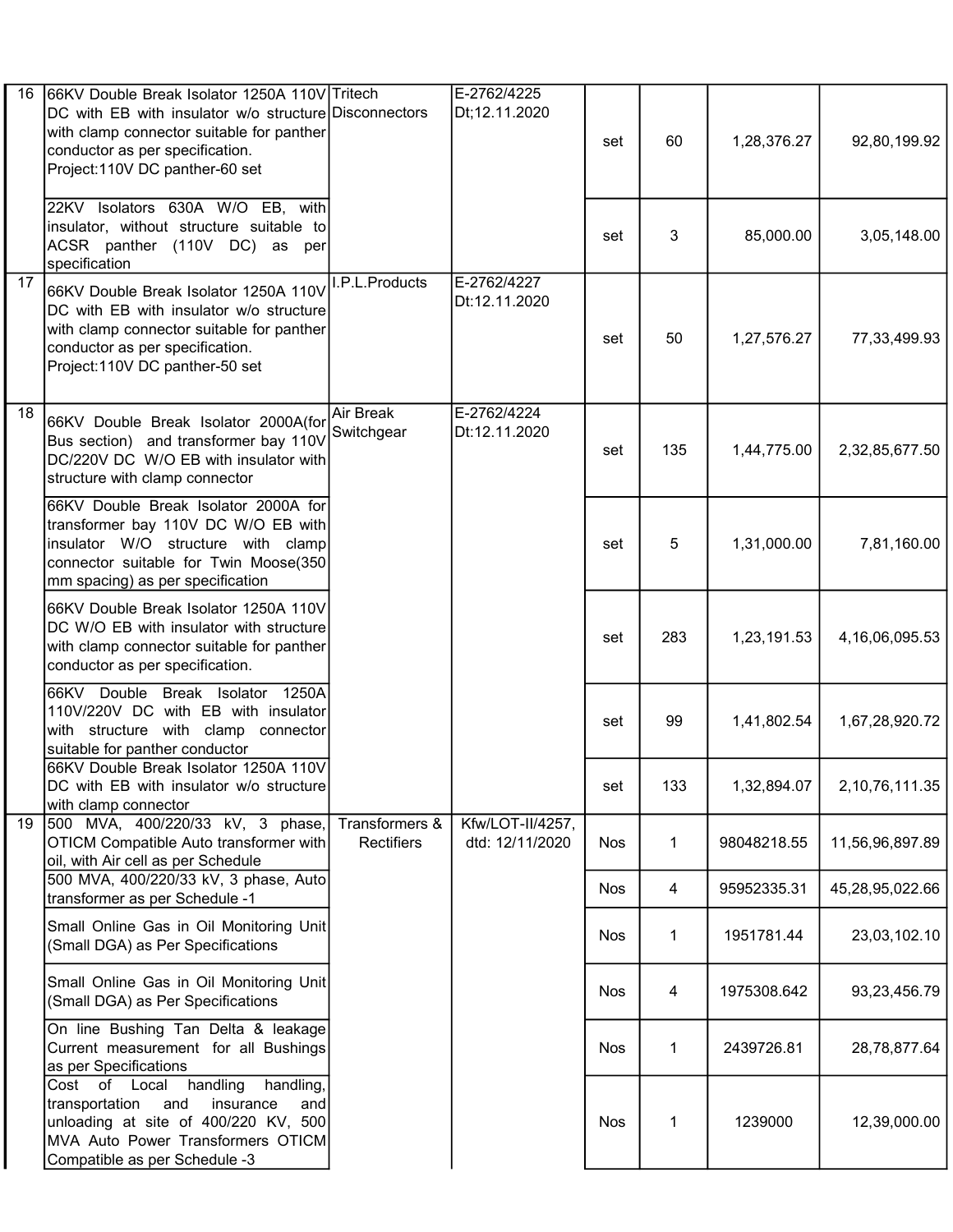|                 | Cost of Local handling, transportation<br>and insurance and unloading at site of<br>400/220 KV, 500 MVA Auto Power<br>Transformers as per Schedule -3,                                                    |                       |                                 | Nos        | 4            | 1239000     | 49,56,000.00   |
|-----------------|-----------------------------------------------------------------------------------------------------------------------------------------------------------------------------------------------------------|-----------------------|---------------------------------|------------|--------------|-------------|----------------|
|                 | Erection, Testing and commissioning of<br>400/220 KV 500 MVA Auto Transformer<br>as per Schedule -3,                                                                                                      |                       |                                 | <b>Nos</b> | 4            | 1062000     | 42,48,000.00   |
|                 | Erection, Testing and commissioning of<br>400/220 KV 500 MVA Auto Transformer<br>OTICM Compatible as per Schedule -3                                                                                      |                       |                                 | Nos        | $\mathbf{1}$ | 1062000     | 10,62,000.00   |
| 20              | 6.6KV 1CX150 Sq.MM PVC Cu. cable                                                                                                                                                                          | Apar Industries       | E-2784/4557<br>Dtd.24.11.20     | <b>KMs</b> | 30.6         | 7,55,000.00 | 2,72,61,540.00 |
| $\overline{21}$ | 66 KV SF6 breaker 110V / 220V DC with ABB Power<br>structure and clamp connector suitable<br>for Panther/Twin Zebra (150<br>mm<br>Single<br>AL-59<br>/Single<br>spacing)/<br>Moose/single Zebra Conductor |                       | E-2774/4816<br>Dt:01.12.2020    | set        | 293          | 2,80,250.00 | 9,72,39,375.00 |
|                 | 132 KV SF6 breaker 110 V DC with<br>structure and clamp connector suitable<br>for Twin Zebra                                                                                                              |                       |                                 | set        | 1            | 4,83,505.00 | 5,83,043.90    |
| $\overline{22}$ | 400 KV, 120 KN Susp. / Tension SRI                                                                                                                                                                        | Deccan<br>Enterprises | E-2781/5313 date:<br>16.12.20   | <b>Nos</b> | 200          | 4845        | 11,93,688.00   |
| 23              | 400 KV, 160 KN Tension SRI                                                                                                                                                                                | Aditya Birla          | E-2781/4314<br>date: 16.12.20   | <b>Nos</b> | 86           | 5295        | 5,45,759.44    |
| $\overline{24}$ | 66 KV, 90KN Susp. / Tension SRI                                                                                                                                                                           | Shree Radhe           | E-2781/5357 date:<br>19.12.20   | <b>Nos</b> | 9708         | 1020        | 1,21,54,221.84 |
|                 | 132kV 90KN Susp. / Tension SRI                                                                                                                                                                            |                       |                                 | <b>Nos</b> | 1800         | 1520        | 32,28,480.00   |
|                 | 132 KV, 120 KN Tension SRI                                                                                                                                                                                |                       |                                 | <b>Nos</b> | 775          | 1750        | 16,50,672.50   |
|                 | 220 KV, 90 KN Susp. / Tension SRI                                                                                                                                                                         |                       |                                 | <b>Nos</b> | 1132         | 2550        | 34,06,188.00   |
|                 | 220 KV, 120 KN Tension type SRI                                                                                                                                                                           |                       |                                 | <b>Nos</b> | 2257         | 2835        | 75,50,342.10   |
|                 |                                                                                                                                                                                                           |                       |                                 |            |              |             |                |
|                 | 400 KV, 120 KN Susp. / Tension SRI                                                                                                                                                                        |                       |                                 | <b>Nos</b> | 160          | 4845        | 9,54,950.40    |
|                 | 400 KV, 160 KN Tension SRI                                                                                                                                                                                |                       |                                 | <b>Nos</b> | 774          | 5450        | 49,77,594.00   |
| $\overline{25}$ | 66 KV, 120 KN Ten. SRI                                                                                                                                                                                    | Aditya Birla          | E-2781/4314<br>date: 16.12.20   | <b>Nos</b> | 33345        | 1165        | 4,67,05,007.70 |
|                 | 400 KV, 120 KN Susp. / Tension SRI                                                                                                                                                                        |                       |                                 | <b>Nos</b> | 40           | 4875        | 2,34,017.60    |
| 26              | 220kV BPI 8KN w/o str. With clamp Aditya Birla<br>connector suitable for Twin Moose<br>conductor                                                                                                          |                       | E-2782/5389<br>Date: 19.12.2020 | <b>Nos</b> | 49           | 22000       | 13,08,466.60   |
|                 | 400kV<br><b>BPI</b><br>w/o<br>structure<br>and<br>Rigid/Through sliding type Terminal<br>connectors suitable for 4" IPS AI tube<br>with Corona ring                                                       |                       |                                 | <b>Nos</b> | 27           | 70512       | 23,01,725.70   |
|                 | 400kV BPI w/o structure and Expansion<br>type clamp connectors on both end<br>suitable for 4" IPS AI tube with Corona<br>ring                                                                             |                       |                                 | <b>Nos</b> | 21           | 59813       | 15,25,109.88   |
|                 | 400kV 8KN BPI w/o structure and clamp<br>connectors suitable to Twin Moose<br>ACSR (Universal Type) with Corona<br> ring                                                                                  |                       |                                 | <b>Nos</b> | 5            | 57600       | 3,39,840.00    |
| 27              | 66 KV SF6 breaker 110V DC with<br>structure and clamp connector suitable<br>for Panther Conductor as per technical<br>specification                                                                       | <b>CG Power</b>       | E-2774/5432<br>Dt:21.12.2020    | set        | 294          | 2,77,400.00 | 9,75,71,250.00 |
|                 | 132 KV SF6 breaker 110 V DC with<br>structure and clamp connector suitable<br>for Twin Zebra as per Technical<br>specification                                                                            |                       |                                 | set        | 1            | 4,79,000.00 | 5,83,043.90    |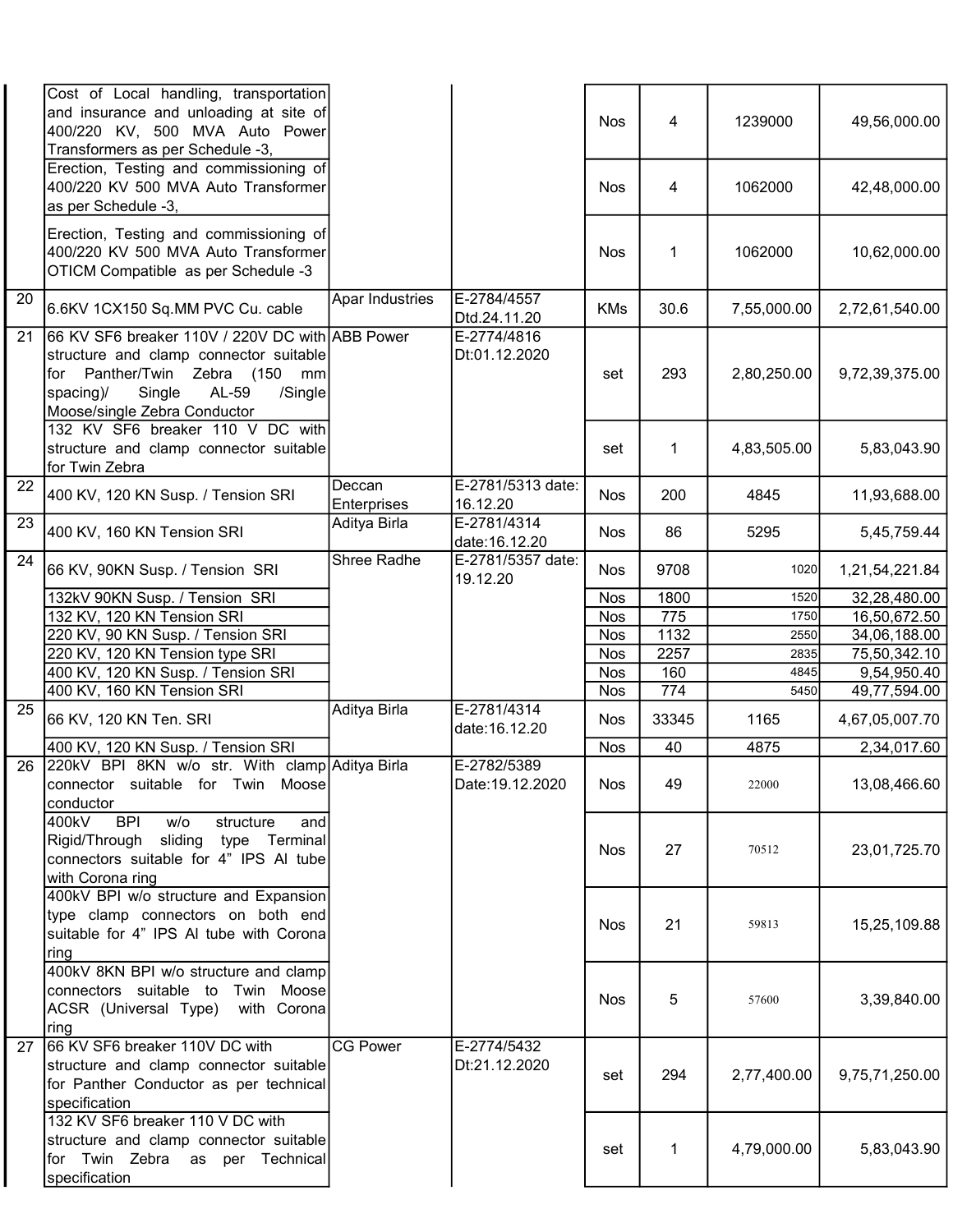|                 | 220 KV SF6 breaker 220V DC with<br>structure<br>and clamp connector suitable for Twin<br>Conductor as per technical<br>Moose<br>specification                                                                       |                                        |                                 | set        | 3              | 10,35,000.00    | 37,31,868.00    |
|-----------------|---------------------------------------------------------------------------------------------------------------------------------------------------------------------------------------------------------------------|----------------------------------------|---------------------------------|------------|----------------|-----------------|-----------------|
| 28              | MS CHANNEL 100X50X5 MM                                                                                                                                                                                              | Balajee<br>Structural                  | E-2783/5425,<br>21/12/2020      | МT         | 154            | 37,000.00       | 73,96,004.00    |
| 29              | M S ANGLE 50 MM X 50 MM X 6 MM                                                                                                                                                                                      | <b>Mahavir Rolling</b>                 | E-2783/5424, dtd:<br>21/12/2020 | МT         | 135            | 37,350.00       | 61,56,945.00    |
|                 | M S Roundbar 20 MM                                                                                                                                                                                                  |                                        |                                 | MT         | 78             | 37,350.00       | 35,57,346.00    |
|                 | MS ROUND BARS 40 MM                                                                                                                                                                                                 |                                        |                                 | MT         | 1145           | 37,350.00       | 5,22,20,015.00  |
| 30              | 66 KV CT for measurement (60/1A, 0.2S Hivoltrans<br>class ) with structure with clamp Electricals<br>Connector suitable for single Moose<br>conductor - -                                                           |                                        | E-2764/5468<br>Dt.22.12.20      | Nos.       | 3              | 74,876.27       | 2,67,540.00     |
|                 | 66 KV OUT DOOR C.T. RATIO 300-<br>150/1-1-1A W/O STRUCTURE -                                                                                                                                                        |                                        |                                 | Nos.       | 180            | 45,791.00       | 98,74,688.40    |
|                 | 66 KV PT w/o Structure with clamp<br>Connector suitable for ACSR Panther<br>(under<br>New Technology<br>conductor<br>development with Polymer Housing) -                                                            |                                        |                                 | Nos.       | 50             | 65,677.97       | 39,16,300.23    |
|                 | 66 KV Tariff Metering CT 75/1A, 0.2S<br>class with structure with clamp Connector<br>suitable for Twin Moose conductor - -                                                                                          |                                        |                                 | Nos.       | 3              | 74,876.27       | 2,67,540.00     |
|                 | 66KV OUTDOOR CT RATIO 600-300/1-<br>1-1 W/O STRUCTURE - -                                                                                                                                                           |                                        |                                 | Nos.       | 76             | 43,367.80       | 39,52,000.30    |
|                 | 66KV PT W/O STRUCTURE WITH<br>SUITABLE CLAMP CONNECTOR - -                                                                                                                                                          |                                        |                                 | Nos.       | 328            | 44,158.73       | 1,73,62,122.86  |
| 31              | Control Cable - 2CX2.5 Sq.mm                                                                                                                                                                                        | Marco Cables                           | E-2759/5504<br>Dtd.23.12.20     | <b>KMs</b> | 71.5           | 41,400.00       | 35,68,851.00    |
| $\overline{32}$ | 66/11.55<br>KV,<br>15<br><b>MVA</b><br>with Mineral<br>Transformers<br>conventional<br>bushings, air<br>cell<br>&<br>accessories as per specification                                                               | Power Voltamp<br>Oil with Transformers | E-2766/7697,<br>28/12/2020      | <b>Nos</b> | 10             | 66,89,730.00    | 7,99,70,027.80  |
|                 | 15<br>$\overline{KV}$ ,<br>66/11.55<br><b>MVA</b><br>Power<br>Transformers with Mineral Oil with RIP<br>bushings, air cell & accessories as per<br>specification.                                                   |                                        |                                 | Nos        | 5 <sup>1</sup> | 78,01,375.00    | 4,65,54,994.30  |
| 33              | KV,<br>$\overline{15}$<br><b>MVA</b><br>66/11.55<br>Transformers with Mineral Oil with Electricals<br>bushings, air cell &<br>conventional<br>accessories as per specification                                      | Power Atlanta                          | E-2766/7698,<br>28/12/2020      | <b>Nos</b> | 70             | 67, 17, 116.59  | 55,97,90,243.33 |
|                 | KV, 15<br>MVA<br>Power<br>66/11.55<br>Transformers with Mineral Oil. HV, LV &<br>Neutral Bushings shall be Polymer<br>Housed Resin Impregnated Paper (RIP)<br>type, air cell & accessories as per<br>specification. |                                        |                                 | <b>Nos</b> | 15             | 78,30,671.97    | 13,96,64,982.37 |
|                 | KV,<br>$\overline{20}$<br><b>MVA</b><br>66/11.55<br>Power<br>Transformers with Mineral<br>Oil with<br>bushings, air cell<br>conventional<br>_&<br>accessories as per specification                                  |                                        |                                 | <b>Nos</b> | 20             | 89, 35, 714. 71 | 21,34,79,032.36 |
|                 | 66/23.1 KV, 20 MVA Power Transformers<br>with Mineral Oil with conventional<br>bushings, air cell & accessories as per<br>specification                                                                             |                                        |                                 | <b>Nos</b> | $\overline{2}$ | ############    | 2,53,14,583.47  |
| 34              | 220KV D/C GI TOWER MATERIALS                                                                                                                                                                                        | Nandan Steel                           | E-2760/7742<br>dt.30.12.20      | MT         | 363            | 51,456.59       | 2,30,59,936.62  |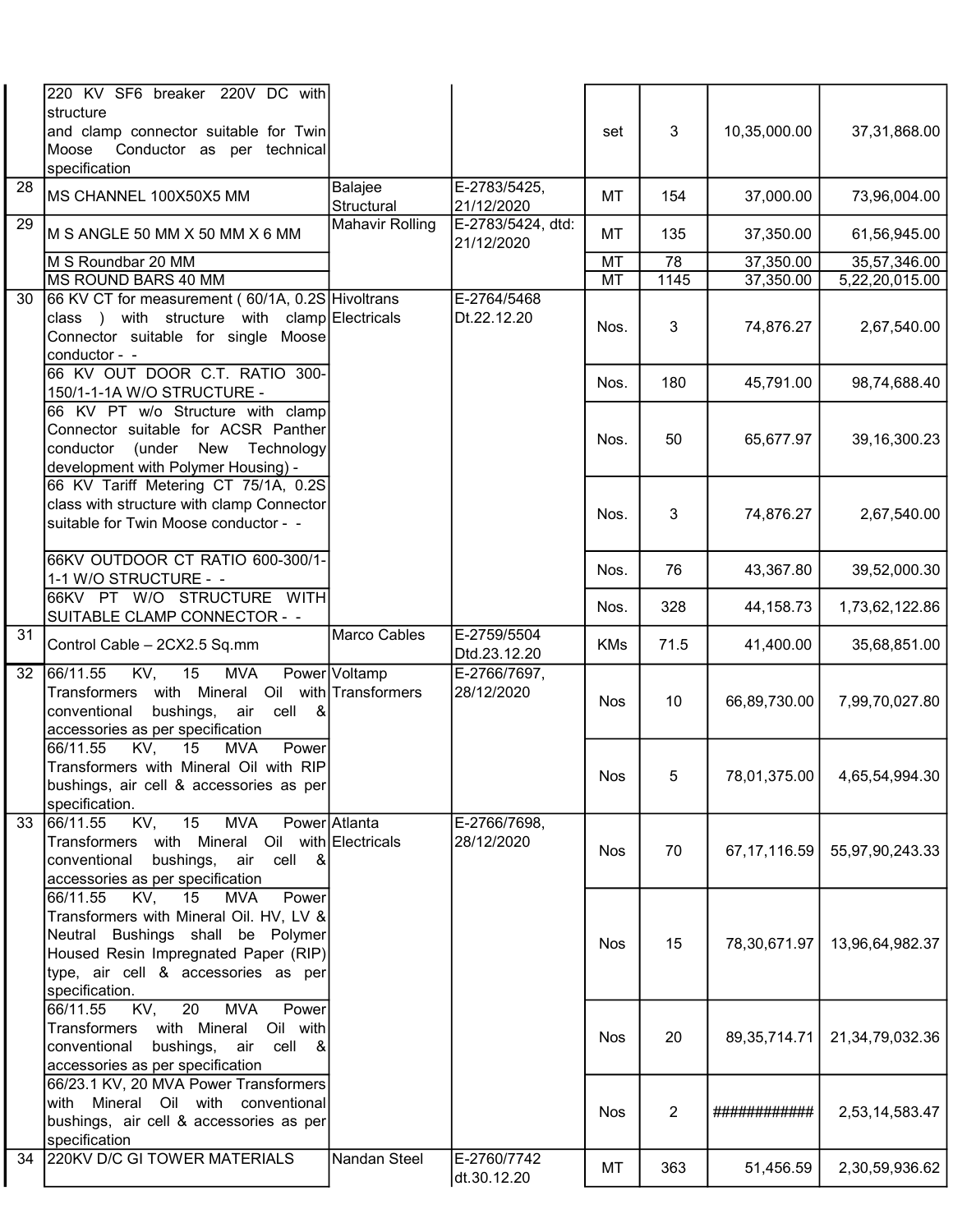|    | 66 KV D/C, M/C, D/C (NARROW BASE)<br>G.I. TOWER MATERIAL SUITABLE<br>FOR ACSR PANTHER CONDUCTOR -                                                                                                         |                             |                            | MT   | 600  | 49,239.13 | 3,65,45,636.04 |
|----|-----------------------------------------------------------------------------------------------------------------------------------------------------------------------------------------------------------|-----------------------------|----------------------------|------|------|-----------|----------------|
|    | G.I. BOLT & NUTS FOR 66 KV D/C,<br>M/C, D/C (NARROW<br>BASE) G.I.<br>TOWER MATERIAL - -                                                                                                                   |                             |                            | MT   | 25   | 71,210.13 | 21,70,879.34   |
|    | G.I. BOLTS & NUTS FOR 220KV<br>TOWER - -                                                                                                                                                                  |                             |                            | MT   | 11.7 | 71,706.59 | 10,22,825.66   |
| 35 | 66 KV CT 1600-1200/1A, 3C W/O Electrical Control E-2764/7734<br><b>STRUCTURE</b><br><b>WITH</b><br><b>CONNECTOR As per specification</b>                                                                  | CLAMP <sup>8</sup> Systems, | dt.30.12.20                | Nos. | 3    | 62,488.00 | 2,22,977.52    |
|    | 66 KV CT 600-300/1A, 3C w/o Structure<br>with Polymer Housing) - As per<br>specification                                                                                                                  |                             |                            | Nos. | 15   | 59,210.00 | 10,56,867.00   |
|    | 66 KV OUT DOOR C.T. RATIO 300-<br>150/1-1-1A W/O STRUCTURE As per<br>specification                                                                                                                        |                             |                            | Nos. | 45   | 41,210.00 | 22,14,801.00   |
|    | 66KV OUTDOOR CT RATIO 600-300/1-<br>1-1 W/O STRUCTURE - As per<br>specification                                                                                                                           |                             |                            | Nos. | 76   | 39,500.00 | 35,87,200.00   |
|    | 66KV PT W/O STRUCTURE WITH<br>SUITABLE CLAMP CONNECTOR As per<br>specification                                                                                                                            |                             |                            | Nos. | 41   | 38,990.00 | 19,10,526.20   |
| 36 | 22 KV C.T. RATIO 600-450-300/1-1- Mehru Electrical<br>0.577A DEAD TANK as per specification                                                                                                               |                             | E-2764/7735<br>dt.30.12.20 | Nos. | 3    | 42,500.00 | 1,53,990.00    |
|    | 22KV SINGLE PHASE OUTDOOR CT<br>RATIO 300-150-75/1-1-1A - as per<br>specification                                                                                                                         |                             |                            | Nos. | 6    | 42,500.00 | 3,07,980.00    |
|    | 22KV SINGLE PHASE OUTDOOR<br>POTENTIAL TRANSFORMER (PT) - as<br>per specification                                                                                                                         |                             |                            | Nos. | 6    | 35,000.00 | 2,54,880.00    |
|    | 66 KV CT 1600-1200/1A, 3C W/O<br><b>STRUCTURE</b><br><b>WITH</b><br><b>CLAMP</b><br>CONNECTOR as per specification                                                                                        |                             |                            | Nos. | 12   | 82,500.00 | 11,82,360.00   |
|    | 66 KV CT 300-150/1A, 3C w/o Structure<br>with Polymer Housing) -<br>as<br>per<br>specification                                                                                                            |                             |                            | Nos. | 75   | 59,576.00 | 53,60,976.00   |
|    | 66 KV CT 600-300/1A, 3C w/o Structure<br>with clamp Connector suitable for ACSR<br>Panther<br>conductor<br>(under<br><b>New</b><br>Technology development with Polymer<br>Housing) - as per specification |                             |                            | Nos. | 75   | 59,576.00 | 53,60,976.00   |
|    | 66 KV CT for measurement (60/1A, 0.2S<br>class) with structure                                                                                                                                            |                             |                            | Nos. | 4    | 74,576.27 | 3,56,719.99    |
|    | 66 KV OUT DOOR C.T. RATIO 300-<br>150/1-1-1A W/O STRUCTURE as per<br>specification                                                                                                                        |                             |                            | Nos. | 225  | 45,491.00 | 1,23,43,360.50 |
|    | 66 KV Tariff Metering CT 75/1A, 0.2S<br>class with structure with clamp Connector<br>suitable for Twin Moose conductor as per<br>specification                                                            |                             |                            | Nos. | 3    | 74,576.27 | 2,67,540.00    |
| 37 | 66 KV 0.2 Cl. Tariff Metering PT with JSL Industries<br>Structure - -                                                                                                                                     |                             | E-2764/7733<br>dt.30.12.20 | Nos. | 13   | 72,500.00 | 11,12,150.00   |
|    | 66 KV CT 1600-1200/1A,<br>3C W/O<br><b>STRUCTURE</b><br><b>WITH</b><br><b>CLAMP</b><br>CONNECTOR - -                                                                                                      |                             |                            | Nos. | 9    | 83,500.00 | 8,86,770.00    |
|    | 66 KV CT 300-150/1A, 3C w/o Structure<br>wwith Polymer Housing) - -                                                                                                                                       |                             |                            | Nos. | 75   | 60,576.27 | 53,60,999.90   |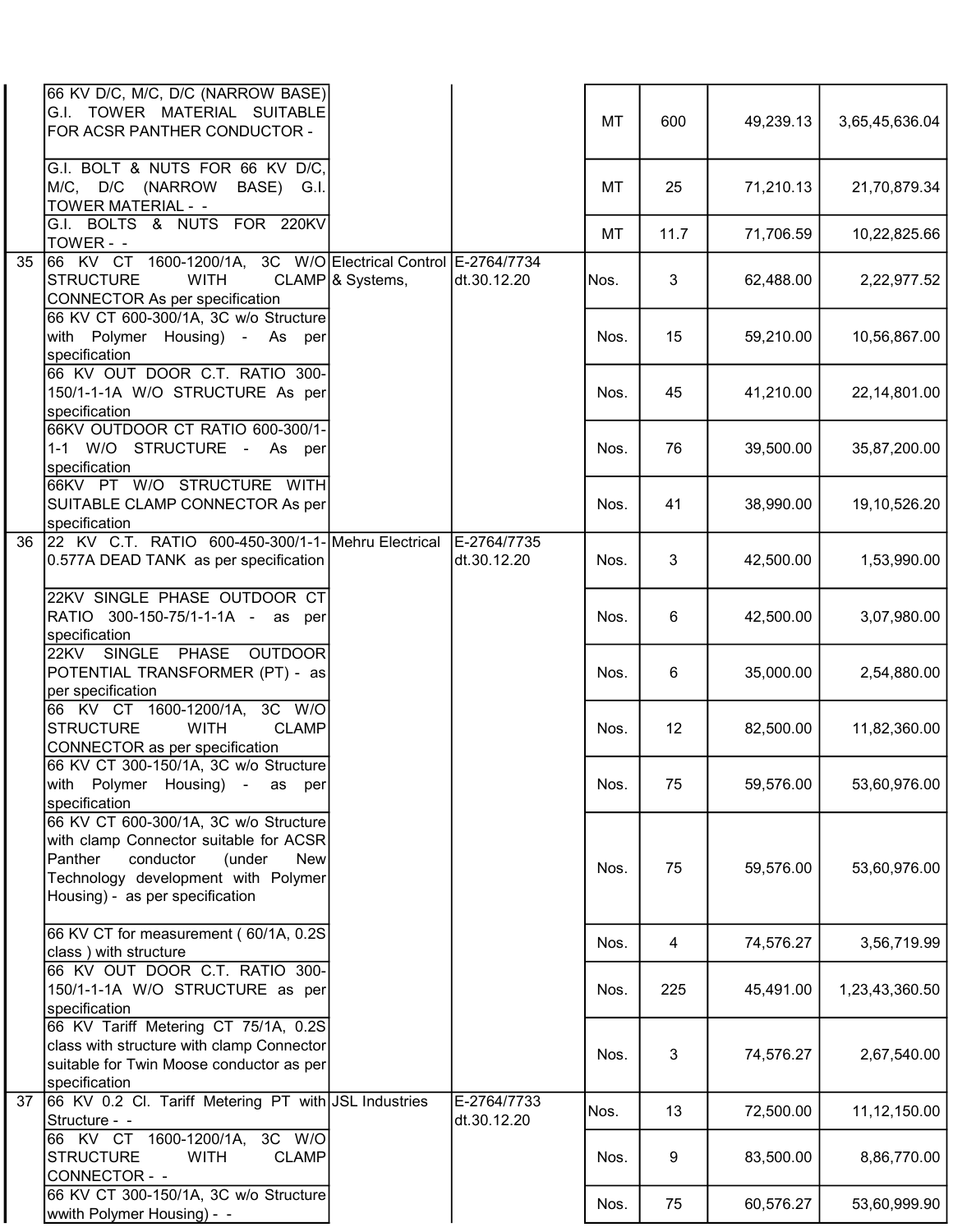|                 | 66<br><b>KV</b><br>CT 600-300/1A,<br>3C<br>W/O<br>Structurewith Polymer Housing) - - |                              |                            | Nos.      | 60              | 60,576.27 | 42,88,799.92      |
|-----------------|--------------------------------------------------------------------------------------|------------------------------|----------------------------|-----------|-----------------|-----------|-------------------|
|                 | 66KV OUTDOOR CT RATIO 600-300/1-<br>1-1 W/O STRUCTURE - -                            |                              |                            | Nos.      | 606             | 44,068.00 | 3, 15, 12, 145.44 |
|                 | 66KV PT W/O STRUCTURE WITH<br>SUITABLE CLAMP CONNECTOR - -                           |                              |                            | Nos.      | 41              | 44,858.72 | 21,70,264.87      |
| 38              | 66 KV CT Ratio: 600-300 /1A, 3 C, w/o JSL Industries<br>Structure,                   |                              | E-2742/7732<br>dt.30.12.20 | Nos.      | 103             | 41,915.25 | 50,94,379.49      |
|                 | 66 KV PT 2 Core w/o Structure,                                                       |                              |                            | Nos.      | 98              | 47,881.35 | 55,36,999.31      |
| $\overline{39}$ | 66 KV OUT DOOR C.T. RATIO 300- Mehru Electrical<br>150/1-1-1A W/O STRUCTURE - -      |                              | E-2742/7731<br>dt.30.12.20 | Nos.      | 11              | 48,000.00 | 6,36,020.00       |
|                 | 66KV OUTDOOR CT RATIO 150-100/1-<br>1-1 W/O STRUCTURE - -                            |                              |                            | Nos.      | 147             | 48,000.00 | 84,99,540.00      |
|                 | 66KV OUTDOOR CT RATIO 600-300/1-<br>1-1 W/O STRUCTURE - -                            |                              |                            | Nos.      | 130             | 46,000.00 | 72,09,800.00      |
|                 | 66KV PT W/O STRUCTURE WITH<br>SUITABLE CLAMP CONNECTOR - -                           |                              |                            | Nos.      | 124             | 49,000.00 | 73,16,000.00      |
| 40              | 66KV S/S STRUCTURE MATERIAL                                                          | Nandan Steel                 | E-2761/7837<br>dt.31.12.20 | MT        | 925.12          | 49,973.69 | 5,71,50,374.28    |
|                 | BOLT &<br><b>NUT</b><br><b>FOR</b><br>66KV<br>S/S<br>STRUCTURE - -                   |                              |                            | <b>MT</b> | 56.29           | 71,601.51 | 49, 13, 948. 23   |
| 41              | 132 KV S/S STRUCTURE MATERIAL -                                                      | <b>Phoenix</b><br>Structural | $E - 2761/35$<br>dt.1.1.21 | MT        | 4.25            | 48,996.77 | 2,55,748.80       |
|                 | 220KV S/S STRUCTURE MATERIAL - -                                                     |                              |                            | MT        | $\mathbf 1$     | 49,335.74 | 60,576.17         |
|                 | BOLT & NUT FOR 132 KV<br>S/S<br>STRUCTURE - -                                        |                              |                            | MT        | 0.225           | 73,811.02 | 20,127.83         |
|                 | <b>FOR</b><br>220KV<br>S/S<br>BOLT & NUT<br>STRUCTURE - -                            |                              |                            | MT        | 0.1             | 74,980.50 | 9,083.70          |
| 42              | 132KV G.I. TOWER MATERIALS                                                           | Phoenix<br>Structural        | E-2760//36<br>dt.1.1.21    | MT        | 30.9            | 47,476.00 | 18,03,993.91      |
|                 | 220KV D/C GI TOWER MATERIALS - -                                                     |                              |                            | MT        | 242             | 47,414.75 | 1,41,10,876.01    |
|                 | G.I. BOLT & NUTS FOR 132 KV<br><b>TOWER</b>                                          |                              |                            | MT        | 1.2             | 77,995.00 | 1,13,272.92       |
|                 | G.I. BOLTS & NUTS FOR 220KV<br>TOWER - -                                             |                              |                            | МT        | 7.8             | 82,950.00 | 7,81,879.80       |
| 43              | 11KV S/S STRUCTURE MATERIAL - -                                                      | Electrotherm (I)             | E-2761/33<br>dt.1.1.21     | MT        | 183.275         | 52,916.10 | 1,16,06,072.28    |
|                 | 220KV S/S STRUCTURE MATERIAL - -                                                     |                              |                            | MT        | 5               | 54,780.51 | 3,27,630.01       |
|                 | 400 KV S/S STRUCTURE MATERIAL -                                                      |                              |                            | MT        | 2.8             | 54,950.00 | 1,84,032.80       |
|                 | NUT FOR<br>220KV<br>S/S<br>BOLT &<br>STRUCTURE - -                                   |                              |                            | MT        | 0.5             | 75,381.51 | 44,917.59         |
|                 | BOLT & NUT FOR 400 KV<br>S/S<br>STRUCTURE - -                                        |                              |                            | MT        | 0.16            | 75,551.00 | 14,405.63         |
|                 | Bolt & Nut for 11 KV Structure Material -                                            |                              |                            | MT        | 3.185           | 73,517.10 | 2,79,118.04       |
| 44              | 132 KV S/S STRUCTURE MATERIAL - - Akshar Energy                                      |                              | E-2761/34<br>dt.1.1.21     | MT        | 8.55            | 53,663.00 | 5,49,986.70       |
|                 | BOLT & NUT FOR 132 KV S/S<br>STRUCTURE - -                                           |                              |                            | MT        | 0.45            | 74,263.99 | 39,885.79         |
| 45              | 132KV G.I. TOWER MATERIALS - -                                                       | K P Buildcon                 | E-2760/65<br>dt.2.1.21     | MT        | 25.75           | 48,526.27 | 15,03,336.46      |
|                 | 220KV D/C GI TOWER MATERIALS - -                                                     |                              |                            | MT        | 302.5           | 48,464.74 | 1,76,38,591.44    |
|                 | G.I. BOLT & NUTS FOR 132 KV<br>TOWER -                                               |                              |                            | MT        | 11              | 79,045.00 | 94,394.10         |
|                 | G.I. BOLTS & NUTS FOR 220KV<br>TOWER --                                              |                              |                            | MT        | 10 <sup>1</sup> | 84,000.00 | 10,02,410.00      |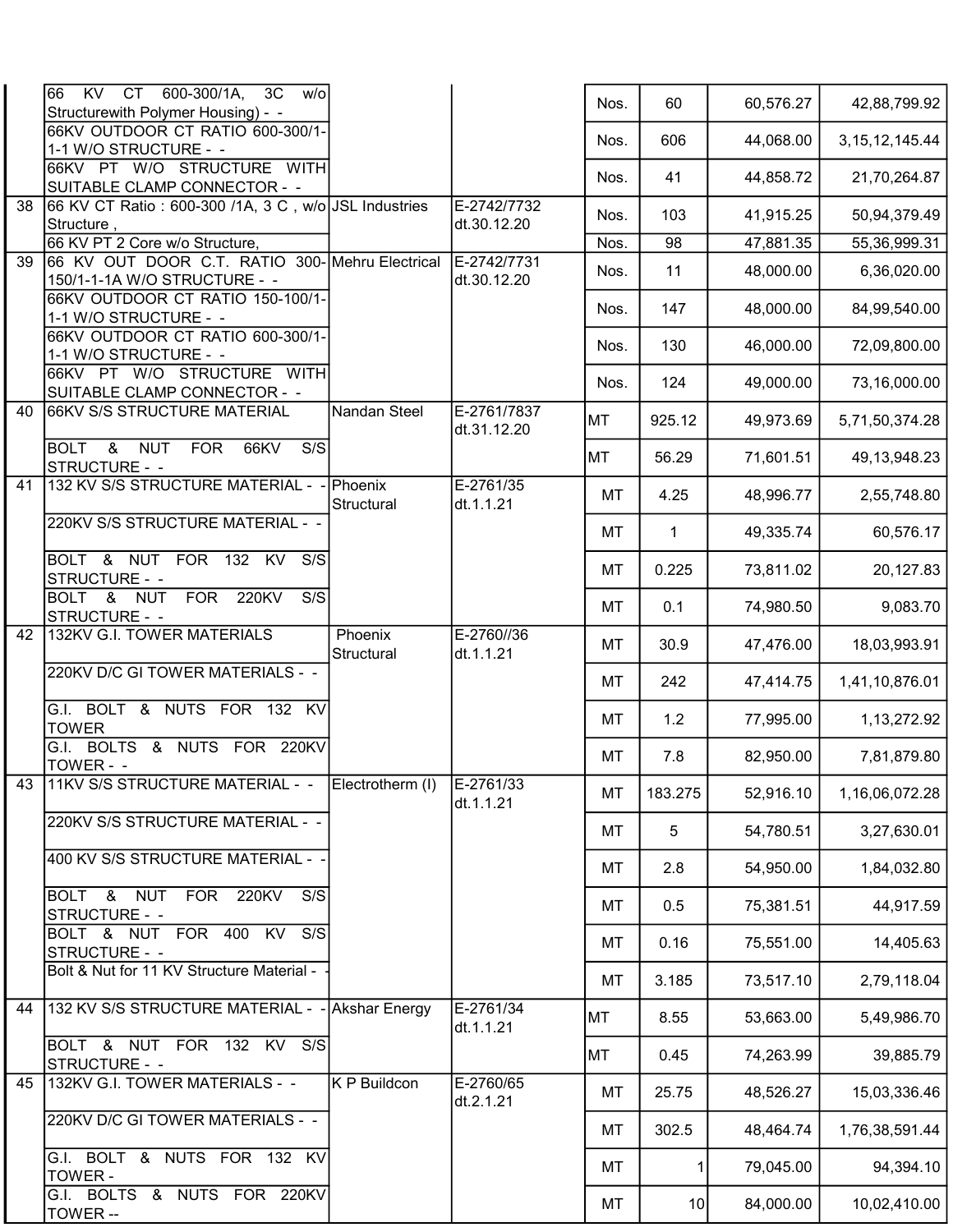| 46 | 132KV G.I. TOWER MATERIALS - -                                                                     | Electrotherm (I)             | E-2760/131<br>dt.4.1.21        | <b>MT</b>   | 25.75            | 51,835.59       | 15,97,813.15    |
|----|----------------------------------------------------------------------------------------------------|------------------------------|--------------------------------|-------------|------------------|-----------------|-----------------|
|    | 220KV D/C GI TOWER MATERIALS - -                                                                   |                              |                                | <b>MT</b>   | 241.5            | 53,085.59       | 1,53,41,528.08  |
|    | 66 KV D/C, M/C, D/C (NARROW BASE)<br><b>G.I. TOWER MATERIAL</b>                                    |                              |                                | <b>MT</b>   | 2400             | 50,868.13       | 14,61,82,544.16 |
|    | G.I. BOLT & NUTS FOR 132 KV<br>TOWER - -                                                           |                              |                                | <b>MT</b>   | $\mathbf{1}$     | 74,873.03       | 89,235.18       |
|    | G.I. BOLT & NUTS FOR 66 KV D/C,                                                                    |                              |                                | <b>MT</b>   | 100              | 72,839.13       | 86,83,517.34    |
|    | G.I. BOLTS & NUTS FOR 220KV<br>TOWER - -                                                           |                              |                                | <b>MT</b>   | 8.05             | 73,335.59       | 7,03,739.02     |
| 47 | 220KV D/C GI TOWER MATERIALS - -                                                                   | <b>Hevins</b><br>Engineering | E-2760/123<br>dt.4.1.21        | MT          | 61               | 48,514.70       | 35,56,870.11    |
|    | G.I. BOLTS & NUTS FOR 220KV<br>TOWER -                                                             |                              |                                | MT          | 1.45             | 84,050.00       | 1,45,349.45     |
| 48 | <b>11KV S/S STRUCTURE MATERIAL -</b>                                                               | Shri Ashutosh                | E-2761/130<br>dt.4.1.21        | MT          | 183.275          | 51,236.10       | 1,16,06,072.28  |
|    | 132 KV S/S STRUCTURE MATERIAL                                                                      |                              |                                | MT          | 2.55             | 52,083.56       | 1,64,031.30     |
|    | 220KV S/S STRUCTURE MATERIAL                                                                       |                              |                                | MT          | 3                | 53,100.51       | 1,96,578.01     |
|    | <b>400 KV S/S STRUCTURE MATERIAL</b>                                                               |                              |                                | MT          | $\overline{2.8}$ | 54,600.00       | 1,88,427.12     |
|    | 66KV S/S STRUCTURE MATERIAL -                                                                      |                              |                                | MT          | 396.48           | 50,558.14       | 2,47,90,310.54  |
|    | BOLT & NUT FOR 132 KV<br>$\overline{S/S}$<br>STRUCTURE - -                                         |                              |                                | MT          | 0.135            | 72,684.56       | 11,965.75       |
|    | BOLT & NUT<br><b>FOR</b><br>220KV<br>S/S<br>STRUCTURE - -                                          |                              |                                | МT          | 0.3              | 73,701.51       | 26,950.55       |
|    | BOLT & NUT FOR 400<br>$\overline{KV}$<br>$\overline{S/S}$<br>STRUCTURE - -                         |                              |                                | MT          | 0.16             | 76,300.00       | 14,864.22       |
|    | <b>FOR</b><br>66KV<br>$\overline{S/S}$<br>BOLT &<br><b>NUT</b><br>STRUCTURE - -                    |                              |                                | МT          | 24.13            | 72,333.56       | 21,28,772.75    |
|    | Bolt & Nut for 11 KV Structure Material -                                                          |                              |                                | MT          | 3.185            | 71,837.10       | 2,79,118.04     |
| 49 | 66KV S/S STRUCTURE MATERIAL - -                                                                    | Topline<br>Switchgear        | E-2761/132<br>dt.4.1.21        | MT          | 1321.6           | 52,488.00       | 8,26,34,150.14  |
|    | $\overline{\mathbf{g}}$<br><b>NUT</b><br><b>BOLT</b><br><b>FOR</b><br>S/S<br>66KV<br>STRUCTURE - - |                              |                                | MT          | 80.43            | 74,263.00       | 70,95,561.95    |
| 50 | <b>FOTE Package</b>                                                                                | <b>ABB Power</b>             | E-2686(RO)/198<br>Dtd.05.01.21 | Packa<br>ge | Various          | Various Item pa | 4,55,27,798.11  |
| 51 | 220 KV CT 1500-1200-600/1 A 5 C with ABB POWER<br>Structure                                        |                              | E-2765/154,<br>05.01.2021      | nos.        | 5 <sub>1</sub>   | 2,31,500.00     | 13,86,500.00    |
| 52 | Fired-Wedge connectors Dog to Dog                                                                  | Marc                         | E-2771/158 Dtd.<br>05.01.21    | Nos.        | 1100             | ₹ 1,108.00      | 14,38,184.00    |
|    | Fired-wedge connectors Panther to Dog                                                              |                              |                                | Nos.        | 1030             | ₹ 1,739.00      | 21,13,580.60    |
|    | Fired-wedge<br>connectors<br>Panther<br>to<br>Panther                                              |                              |                                | Nos.        | 2875             | ₹ 1,629.00      | 55,26,382.50    |
|    | Zebra<br>to<br>Fired-wedge<br>connectors<br>Panther                                                |                              |                                | Nos.        | 5139             | ₹ 3,007.00      | 1,82,34,508.14  |
|    | Fired-wedge connectors Zebra to Zebra                                                              |                              |                                | Nos.        | 2295             | ₹ 3,060.00      | 82,86,786.00    |
|    | Fired-wedge connectors Moose to Moose                                                              |                              |                                | Nos.        | 2145             | ₹4,579.00       | 1,15,89,906.90  |
|    | Fired-wedge connectors Moose to Zebra                                                              |                              |                                | Nos.        | 1566             | ₹4,506.00       | 83,26,547.28    |
|    | Fired-wedge connectors AL-59 to AL-59                                                              |                              |                                | Nos.        | 111              | ₹4,579.00       | 5,99,757.42     |
|    | Fired-wedge connectors AL-59 to Moose                                                              |                              |                                | Nos.        | 92               | ₹4,579.00       | 4,97,096.24     |
|    | AL-59<br>Fired-wedge<br>connectors<br>to<br>Panther                                                |                              |                                | Nos.        | 24               | ₹4,694.00       | 1,32,934.08     |
|    | Fired-wedge connectors AL-59 to Zebra                                                              |                              |                                | Nos.        | 23               | ₹4,506.00       | 1,22,292.84     |
| 53 | MS Rail 60 Kg/Mtr- 13 Mtrs.                                                                        | Standard                     | E-2783/202, dtd:<br>06/01/2021 | MT          | 90               | 48,300.00       | 55,86,120.00    |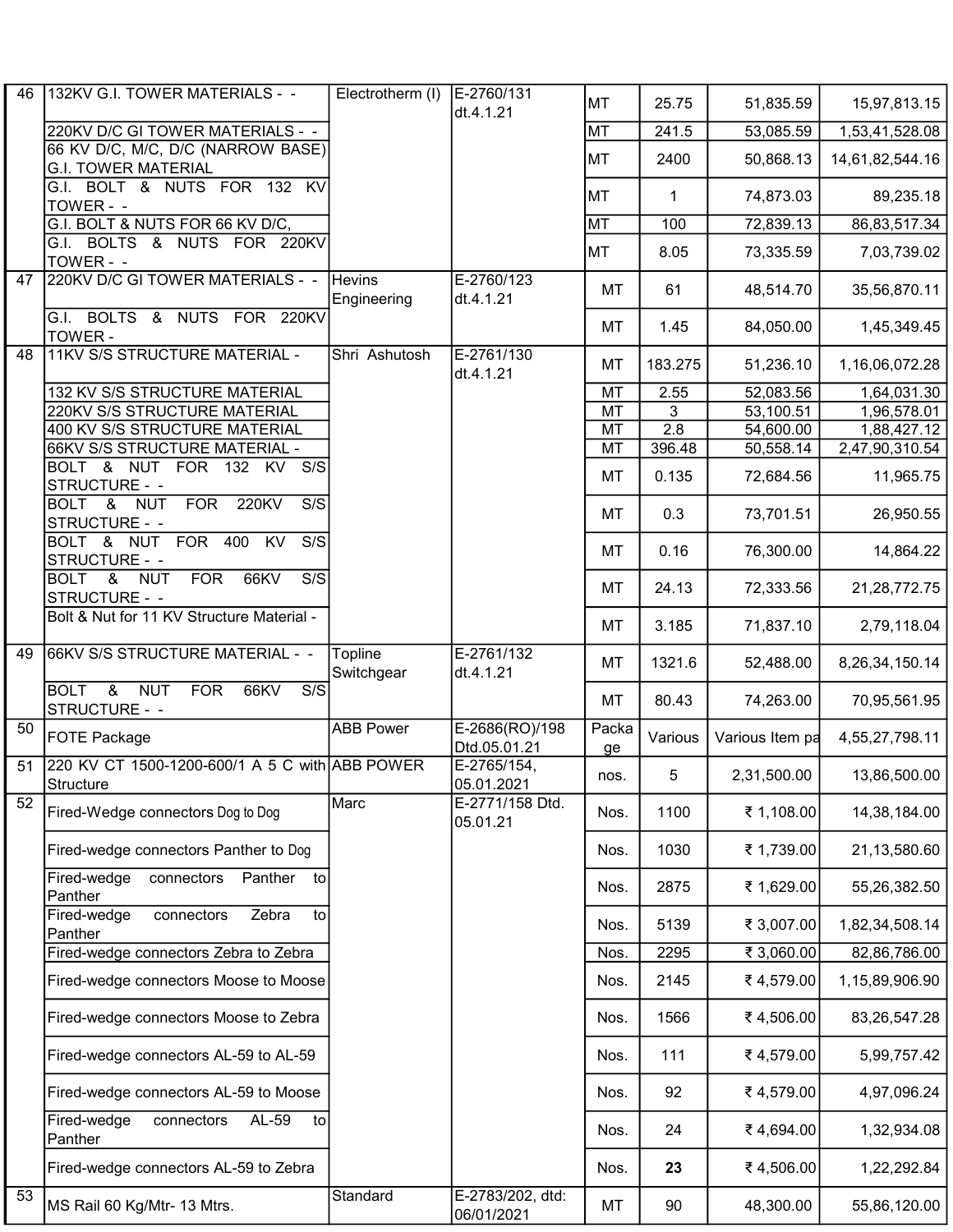| 54 | 132 KV S/S STRUCTURE MATERIAL -                                                                                                                                                        | Sanvijay<br>Infrastructures | E-2761//205<br>dt.6.1.21    | <b>MT</b>  | 1.7          | 48,446.76    | 1,02,299.50    |
|----|----------------------------------------------------------------------------------------------------------------------------------------------------------------------------------------|-----------------------------|-----------------------------|------------|--------------|--------------|----------------|
|    | 220KV S/S STRUCTURE MATERIAL - -                                                                                                                                                       |                             |                             | MT         | $\mathbf{1}$ | 48,785.75    | 60,576.19      |
|    | 400 KV S/S STRUCTURE MATERIAL - -                                                                                                                                                      |                             |                             | МT         | 1.4          | 53,150.00    | 92,016.40      |
|    | BOLT & NUT FOR 132 KV S/S<br>STRUCTURE -                                                                                                                                               |                             |                             | МT         | 0.09         | 73,261.02    | 8,051.13       |
|    | BOLT & NUT<br><b>FOR 220KV</b><br>S/S<br>STRUCTURE -                                                                                                                                   |                             |                             | MT         | 0.1          | 74,430.51    | 9,083.70       |
|    | BOLT & NUT FOR 400 KV<br>S/S<br>STRUCTURE -                                                                                                                                            |                             |                             | <b>MT</b>  | 0.08         | 73,751.00    | 7,202.81       |
| 55 | 66 KV CT Ratio: 300-150 /1A 3 C, w/o Electrical Control E-2742/206<br>Structure, with Clamp Connector & Systems,<br>suitable for ACSR single Panther<br>conductor as per specification |                             | dt.6.1.21                   | Nos.       | $\mathbf 1$  | 41,210.00    | 49,217.80      |
|    | 66 KV CT Ratio: 150-100 /1A, 3C, w/o<br>structure, with clamp connector suitable<br>for ACSR Panther Conductor as per<br>specification                                                 |                             |                             | Nos.       | 16           | 43,330.00    | 8,27,510.40    |
|    | 66 KV CT Ratio: 600-300 /1A 3 C, w/o<br>Structure , with Clamp Connector<br>suitable for ACSR Panther conductor as<br>per specification                                                |                             |                             | Nos.       | 26           | 39,500.00    | 12,27,200.00   |
|    | 66 KV PT 2 Core w/o Structure, with<br>Clamp connector for Panther conductor<br>as per specification                                                                                   |                             |                             | Nos.       | 25           | 38,990.00    | 11,64,955.00   |
| 56 | 66KV C&R Feeder Panel (110V DC 1 Expel Prosys<br>Bus)                                                                                                                                  |                             | E-2773/204<br>Dtd.06.01.21  | Nos.       | 22           | 90,000.00    | 20,00,196.00   |
|    | 66KV C&R feeder Panel 110V DC, 2-Bus<br>(66KV FB in EHV S/s)                                                                                                                           |                             |                             | Nos.       | $\mathbf{1}$ | 1,00,000.00  | 1,00,918.00    |
|    | 66KV C&R feeder Panel 220V DC, 2-Bus                                                                                                                                                   |                             |                             | Nos.       | 1            | 1,00,000.00  | 1,00,918.00    |
| 57 | 66KV<br>1CX630<br>Sq.MM<br>corrugated sheath, XLPE cable                                                                                                                               | Aluminum Havell's India     | E-2784/251<br>Dtd.06.01.21  | <b>KMs</b> | 25           | 10,61,952.54 | 3,23,95,499.94 |
| 58 | 3 phase 4 wire -/1A 0.5S class DAS Secure Meter<br>meters as per specifications.                                                                                                       |                             | E-2779/250 Dtd.<br>06.01.21 | Nos.       | 425          | ₹4,131.36    | 20,71,875.00   |
|    | 3 phase 4 wire -/5A 0.5S class DAS<br>meters as per specifications                                                                                                                     |                             |                             | Nos.       | 647          | ₹4,131.36    | 31,54,125.00   |
| 59 | 132KV class, 4 KVAR Air core Dry Type ABB Power<br>Series Reactor W/O Structure with<br>terminal connector                                                                             |                             | E-2777:393,<br>11.01.2021   | no.        | 3            | 2,25,000.00  | 8,18,262.29    |
|    | 7.3 KV 200 KVAR External Capacitor<br>Cell                                                                                                                                             |                             |                             | no.        | 810          | 10,269.00    | 1,03,13,588.57 |
| 60 | Single Tension for Panther                                                                                                                                                             | Rumika<br>Engineering       | E-2772/477 Dtd.<br>13.01.21 | Nos.       | 4000         | ₹ 1,385.59   | 65,39,984.80   |
|    | 66kV Single Tension Hardware for 120kN<br>SRI without Sag tension plate for ACSR<br>Zebra conductor                                                                                    |                             |                             | Nos.       | 161          | ₹ 2,574.58   | 4,89,118.71    |
|    | 66kV Single Tension Hardware for 90kN<br>SRI without Sag tension plate for ACSR<br>Zebra conductor                                                                                     |                             |                             | Nos.       | 300          | ₹ 1,720.34   | 6,09,000.36    |
|    | Double tension hardware for Single<br>Zebra ACSR conductor for 120kN SRI<br>w/o Sag plate                                                                                              |                             |                             | Nos.       | 12           | ₹4,771.19    | 67,560.05      |
|    | 66kV Double Tension Hardware 120kN,<br>Single attachment, w/o Sag Plate for<br>Twin Zebra ACSR conductor with 350mm<br>sub conductor spacing                                           |                             |                             | Nos.       | 74           | ₹ 11,694.92  | 10,21,200.41   |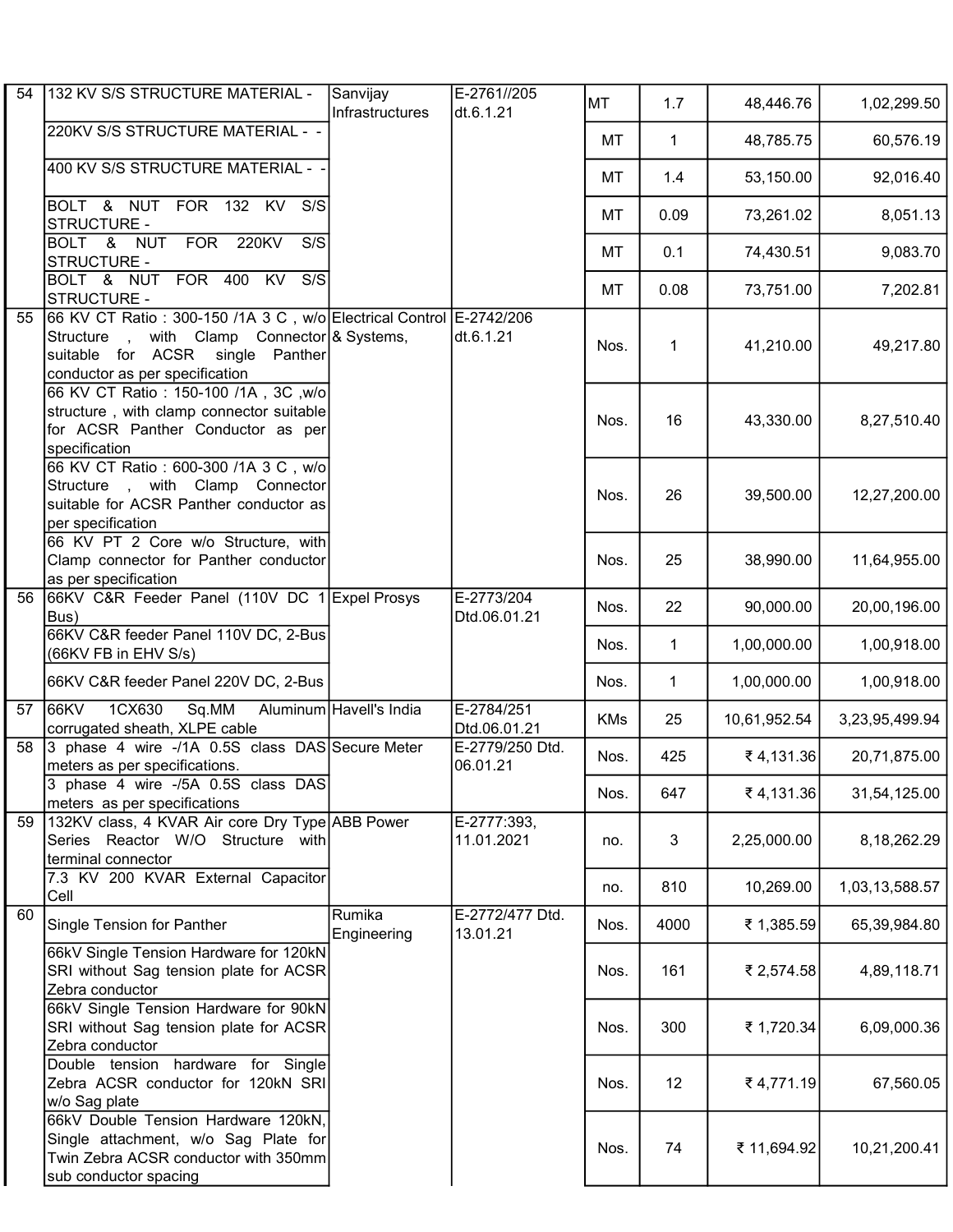|    | Single suspension hardware for twin<br>moose (350 mm spacing) suitable for<br>120kN insulator, drop type clamp                                                                                                                                                                                                                                                           |                    |                             | Nos. | 46             | ₹7,224.58    | 3,92,150.20    |
|----|--------------------------------------------------------------------------------------------------------------------------------------------------------------------------------------------------------------------------------------------------------------------------------------------------------------------------------------------------------------------------|--------------------|-----------------------------|------|----------------|--------------|----------------|
|    | Double tension hardware, 120kN, Single<br>attachment, with Sag plate for Twin<br>Moose ACSR conductor with 350mm<br>subconductor spacing                                                                                                                                                                                                                                 |                    |                             | Nos. | 158            | ₹ 15,508.47  | 28,91,399.15   |
| 61 | 132KV Double Break Isolator 1600A 40 Sterling Isolator<br>KA 3s without ES 110 V DC with<br>insulator with structure with clamp<br>connector suitable for Twin Zebra (350<br>mm spacing)                                                                                                                                                                                 |                    | E-2800:2358,<br>04.03.2021  | set  | 5              | 3,01,300.00  | 17,97,140.00   |
|    | 132KV HDB Isolator with one ES 1600A<br>40KA 3s with structure with insulator with<br>clamp connector suitable for Twin Zebra<br>(350 mm spacing) as per Technical<br>Specification for 110V DC                                                                                                                                                                          |                    |                             | set  | $\overline{2}$ | 4,02,400.00  | 9,58,868.00    |
| 62 | 220KV DB Tandom Isolator 1600A 40 KA<br>3s without ES 220V DC with insulator<br>with structure with clamp connector<br>suitable for Twin Moose 350 mm<br>spacing/AL-59 with one side vertical<br>takeoff and other side pass on clamp for<br>horizontal<br>run<br>as<br>per<br>Technical<br>Specification suitable for 220 V DC with<br>separate MOM box for each phase. | Sterling Isolator  | E-2801 2359,<br>4.03.2021   | set  | 11             | 4,34,500.00  | 57,21,584.00   |
| 63 | 220KV DB Tandom Isolator 1600A 40 KA Sterling Isolator<br>3s without ES 220V DC with insulator<br>with structure with clamp connector<br>suitable for Twin Moose                                                                                                                                                                                                         |                    | E-2786:2356,<br>04.03.2021  | set  | 4              | 4,34,500.00  | 20,77,744.00   |
|    | 220KV 1600A 40 KA 3s, HDB Isolator<br>with one ES with structure with insulator<br>and with clamp connector suitable for<br>220V DC Twin Moose                                                                                                                                                                                                                           |                    |                             | set  | $\overline{2}$ | 5,39,500.00  | 12,88,796.00   |
|    | 132KV HDB Isolator without ES 1600A<br>40KA 3s with structure with insulator with<br>clamp connector suitable for Twin Zebra<br>$(350$ mm $)$                                                                                                                                                                                                                            |                    |                             | set  | 1              | 2,99,500.00  | 3,59,310.00    |
| 64 | KV, VCB<br>11<br>Panel<br>Board<br>Incomer(1250 Amp) + 6 Feeder(1250<br>Amp)+ 1 Bus Coupler (1600A)=9                                                                                                                                                                                                                                                                    | [2 Stelmec Limited | E-2796/630<br>Dt;18.01.2021 | set  | $\overline{2}$ | 27,00,000.00 | 64,54,198.80   |
|    | 11 KV, VCB Panel<br>Board<br>$\sqrt{2}$<br>Incomer(1250 Amp) + 6 Feeder(1250<br>Amp)=8]                                                                                                                                                                                                                                                                                  |                    |                             | set  | 9              | 22,54,158.98 | 2,42,67,963.57 |
|    | 11KV, 1250 A, Feeder VCB Panel<br>excluding static Energy meter & Cable<br>termination kit                                                                                                                                                                                                                                                                               |                    |                             | nos. | 18             | 3,31,877.29  | 71,33,184.04   |
|    | 11KV, 1250 A, Feeder VCB Panel<br>excluding static Energy meter & Cable<br>termination kit under buyback, without<br>adapter cubicle as per<br>integrated<br>technical specification                                                                                                                                                                                     |                    |                             | nos. | 54             | 2,66,019.83  | 1,71,97,379.97 |
|    | 11 KV, 1250 A VCB capacitor bank<br>Panel Excluding static Energy meter &<br>cable termination kit under buyback<br>without integrated cubicle<br>as per<br>technical Specification.                                                                                                                                                                                     |                    |                             | nos. | 20             | 3,99,000.00  | 95,07,732.00   |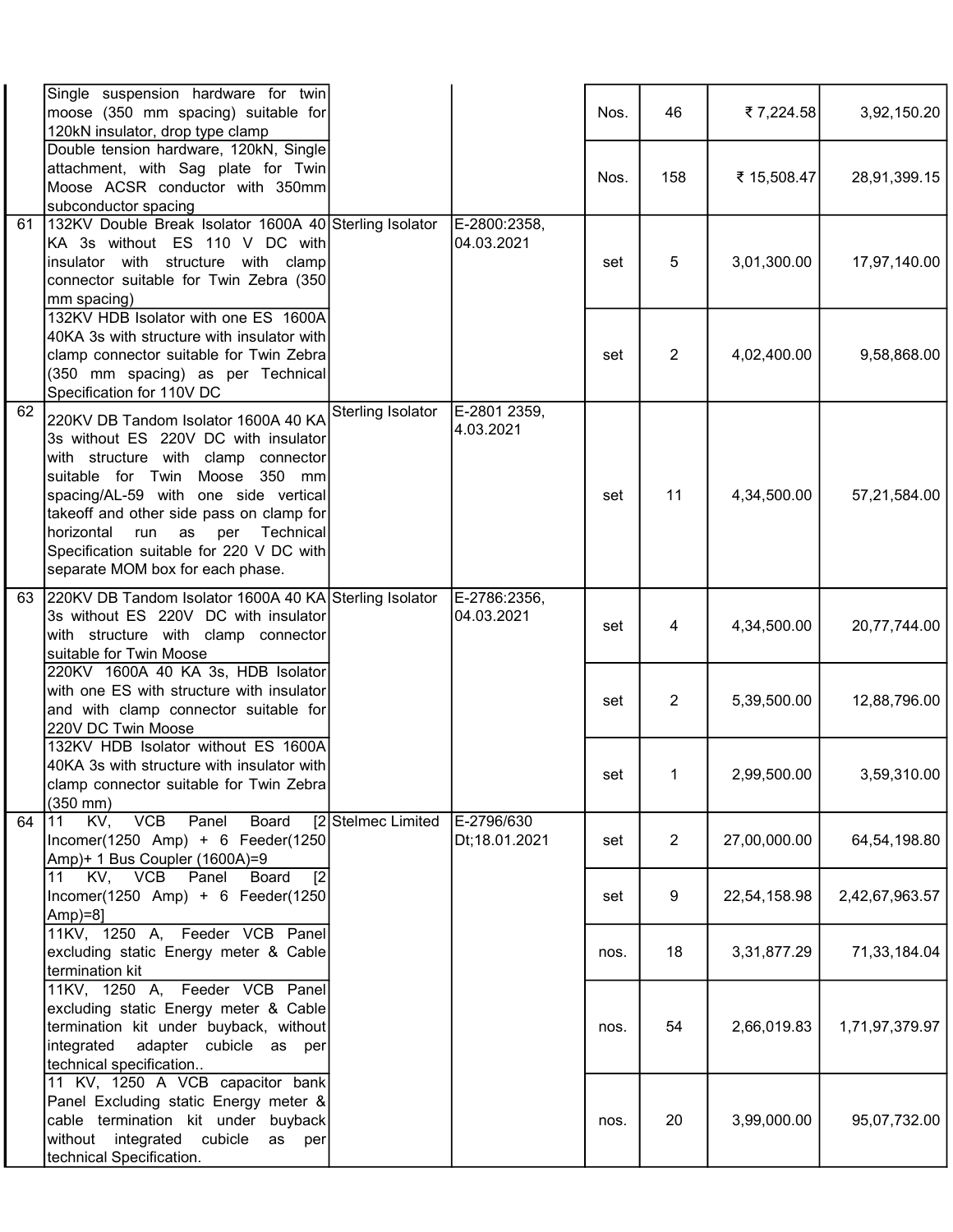| 65 | 22KV out door VCB,1250Amp, 110V DC M/s. Stelmec<br>with structure and clamp connectors Limited,                   |                                      | E-2796//631<br>Dt;18.01.2021 | nos.       | 14              | 2,16,000.00    | 36,50,837.40    |
|----|-------------------------------------------------------------------------------------------------------------------|--------------------------------------|------------------------------|------------|-----------------|----------------|-----------------|
|    | suitable for panther conductor as per Maharashtra<br>specification                                                |                                      |                              |            |                 |                |                 |
| 66 | 110V, 100AH Lead Acid Battery Set with Autobat<br>FRP Stand & Accessories with 1st<br>Charging & Commissioning    |                                      | E-2768/712 Dtd.<br>20.01.20  | Nos.       | 64              | ₹ 1,34,442.00  | 1,10,40,675.84  |
|    | 110V, 250AH Lead Acid Battery Set with<br>FRP Stand & Accessories with 1st<br>Charging & Commissioning            |                                      |                              | Nos.       | 9               | ₹ 3,52,692.00  | 40,67,790.84    |
| 67 | 110V, 20A 1-Ph Battery Charger (without Servilink<br>SCADA)                                                       |                                      | E-2768/713<br>Dtd.20.01.21   | Nos.       | 46              | ₹91,650.00     | 49,74,762.00    |
|    | 110V 30/50 A 3-Ph Battery Charger<br>(without SCADA)                                                              |                                      |                              | Nos.       | 10              | ₹ 2,13,252.50  | 25, 16, 379.50  |
| 68 | 110V, 20A 1-Ph Battery Charger (without Panva<br>SCADA)                                                           | Engineering                          | E-2768/717 Dtd.<br>20.01.21  | Nos.       | 47              | ₹91,650.00     | 50,82,909.00    |
| 69 | ACSR Panther Conductor on returnable<br>steel drums as per specifications                                         | Palriwal<br>Industries               | E-2780/727<br>Dtd.21.01.21   | <b>KMs</b> | 297.1           | 1,01,458.00    | 3,69,71,254.72  |
| 70 | ACSR Panther Conductor on returnable<br>steel drums as per specifications                                         | Prem<br>Conductors                   | E-2780/726<br>Dtd.21.01.21   | <b>KMs</b> | 1188.1          | 1,09,541.53    | 15,50,13,714.02 |
| 71 | <b>ACSR Panther Conductor on returnable</b><br>steel drums as per specifications                                  | Venkateswara<br>Wires                | E-2780/731<br>Dtd.21.01.21   | <b>KMs</b> | 891.3           | 1,08,291.53    | 11,62,60,285.51 |
| 72 | 66 KV, 90KN Susp. / Tension SRI                                                                                   | G.K. Xianghe                         | E-2781/730<br>date:21.01.21  | <b>Nos</b> | 9708            | 1020           | 2,06,77,069.20  |
|    | 132 KV, 120 KN Tension SRI                                                                                        |                                      |                              | <b>Nos</b> | 776             | 1750           | 9,71,536.48     |
| 73 | 66kV BPI 4KN w/o structure with clamp Modern<br>connector suitable for Single AL59                                | Insulators                           | E-2782/e-127397/             | Nos        | 6               | 3975           | 28,851.00       |
|    | 66kV BPI w/o structure with clamp<br>connector suitable for ACSR Panther<br> conductor                            |                                      |                              | <b>Nos</b> | 1113            | 3975           | 53,51,860.50    |
|    | W/O STR.<br>66kV BPI<br><b>WITH</b><br>clamp<br>suitable<br>Twin<br>connector<br>for<br>Zebra(350mm spacing)      |                                      |                              | <b>Nos</b> | 220             | 3975           | 10,57,870.00    |
|    | 66kV BPI W/O STR. WITH clamp<br>connector suitable for Single Zebra                                               |                                      |                              | Nos        | 12 <sub>2</sub> | 3975           | 57,702.00       |
|    | 66kV BPI w/o str. With clamp connector<br>ACSR<br>İsuitable<br>for<br>Twin<br>Moose<br>conductor                  |                                      |                              | <b>Nos</b> | 9               | 3975           | 43,276.50       |
| 74 | 66KV 1CX630 Sq.MM Cu. Wire screen,<br>poly Aluminum laminated inner sheathed,<br>Aluminum wire armored XLPE cable | <b>Sterlite Power</b>                | E-2784/725<br>Dtd.21.01.21   | <b>KMs</b> | 220             | 16,83,421.00   | 44,25,45,571.60 |
| 75 | LT Panel Board (400 A) as per Technical Taj industries<br>Specification.                                          |                                      | E-2769/729 Dtd.<br>21.01.21  | Nos.       | 105             | ₹75,672.00     | 93,75,760.80    |
|    | 110 V DC 35 feeder DCDB                                                                                           |                                      |                              | Nos.       | 6               | ₹ 57,699.00    | 4,08,508.92     |
|    | 110 V DC 20 feeder DCDB                                                                                           |                                      |                              | Nos.       | 6               | ₹45,180.00     | 3,19,874.40     |
| 76 | LT Panel Board (1000 A)<br>as<br>Technical Specification.                                                         | per Hi-Tech Services E-2769/728 Dtd. | 21.01.21                     | Nos.       | 2               | ₹ 15,08,116.00 | 36, 18, 153. 76 |
| 77 | Sq.MM<br>66KV<br>1CX630<br>Aluminum<br>corrugated sheath, XLPE cable                                              | KEC<br>International                 | E-2784/747<br>Dtd.22.01.21   | KMs        | 10              | 10,81,702.54   | 1,29,58,199.98  |
|    | 6.6KV 1CX150 Sq.MM PVC Cu. cable                                                                                  |                                      |                              | KMs        | 3.4             | 7,06,000.00    | 28,44,508.00    |
| 78 | 11<br>KV, VCB Panel<br>Board<br>Incomer(1600 Amp) + 6 Feeder(1250<br>Amp)+ 1 Bus Coupler (1600A)=9]               | [2 Jyoti Ltd                         | E-2796/818<br>Dt;25.01.2021  | Set        | 6               | 28,80,000.00   | 2,06,26,164.00  |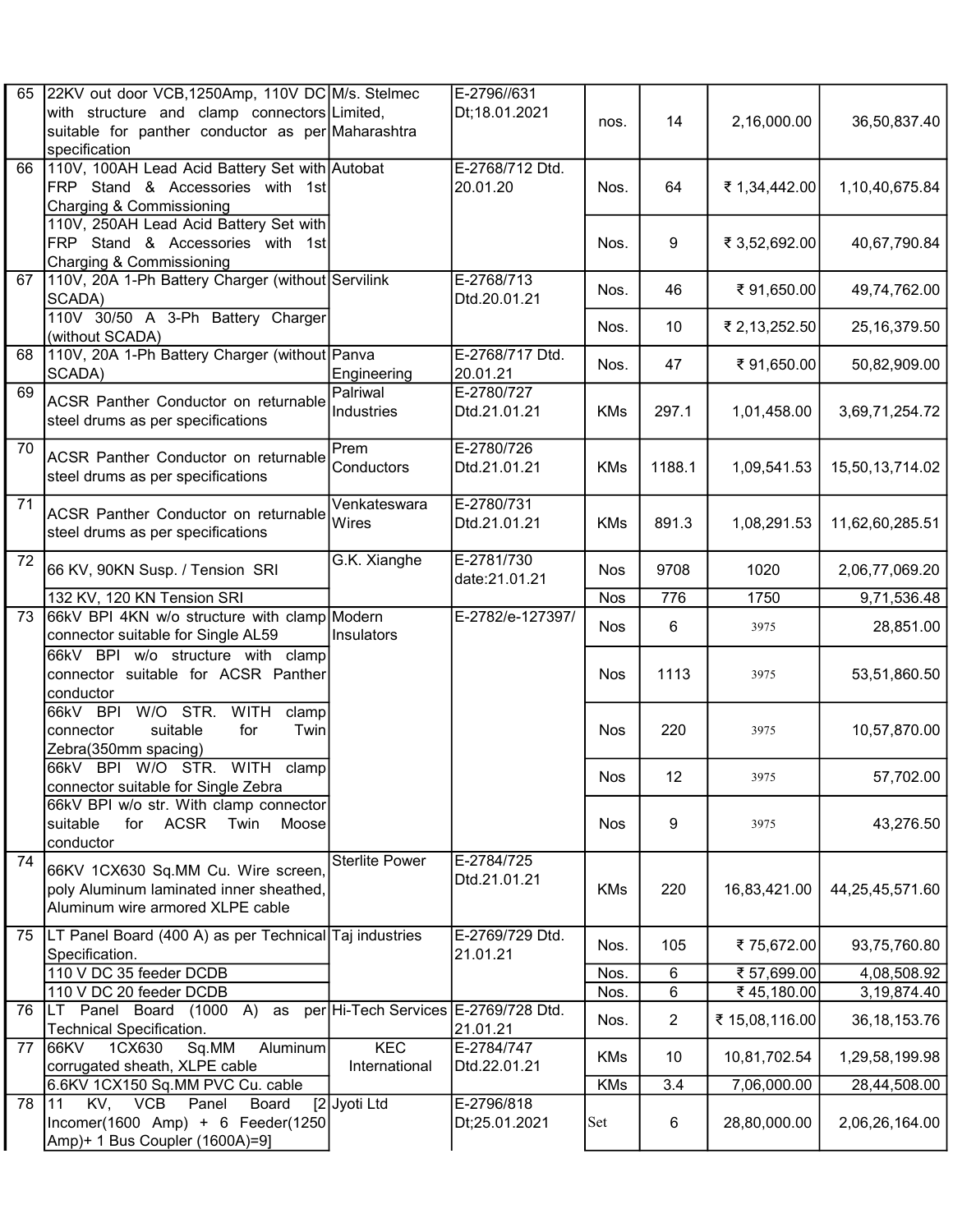|                 | 11KV, 1250 A, Feeder VCB Panel<br>excluding static Energy meter & Cable<br>termination kit under buyback,<br>with<br>adapter cubicle as<br>integrated<br>per<br>technical specification. |                              |                             | Nos.       | 36             | 3,33,000.00  | 1,42,98,768.00 |
|-----------------|------------------------------------------------------------------------------------------------------------------------------------------------------------------------------------------|------------------------------|-----------------------------|------------|----------------|--------------|----------------|
| 79              | 66 KV SF6 breaker, 110 V DC with ABB POWER<br>Structure with clamp connector suitable<br>for single Panther as per specification                                                         |                              | E-2791/831<br>Dt;27.01.2021 | set        | 11             | 3,15,900.00  | 41,26,342.00   |
|                 | 220 KV SF6 breaker, 110/220 V DC with<br>Structure and clamp connectors                                                                                                                  |                              |                             | set        | 9              | 10,54,450.00 | 1,13,07,114.00 |
|                 | 132 KV SF6 breaker, 110 V DC with<br>Structure and clamp connector                                                                                                                       |                              |                             | set        | 7              | 4,78,500.00  | 40,08,578.00   |
| 80              | Control Cable - 4CX2.5 Sq.mm                                                                                                                                                             | Zenium Cables                | E-2759/829                  | <b>KMs</b> | 8.6            | 63,400.00    | 6,43,383.20    |
|                 | Control Cable - 7CX2.5 Sq.mm                                                                                                                                                             |                              | dtd.27.01.21                | <b>KMs</b> | 7.6            | 92,810.00    | 8,32,320.08    |
|                 | Control Cable - 12CX2.5 Sq.mm                                                                                                                                                            |                              |                             | <b>KMs</b> | 19.75          | 1,47,660.00  | 34,41,216.30   |
|                 | Control Cable - 19CX2.5 Sq.mm                                                                                                                                                            |                              |                             | <b>KMs</b> | 4.35           | 2,29,400.00  | 11,77,510.20   |
|                 | Control Cable - 4CX4 Sq.mm                                                                                                                                                               |                              |                             | <b>KMs</b> | 4.5            | 90,870.00    | 4,82,519.70    |
| 81              | Control Cable - 12CX2.5 Sq.mm                                                                                                                                                            | Prestige cable               | E-2759/824<br>Dtd.27.01.21  | <b>KMs</b> | 39.5           | 1,57,400.00  | 1,10,04,621.00 |
|                 | Control Cable - 19CX2.5 Sq.mm                                                                                                                                                            |                              |                             | <b>KMs</b> | 8.7            | 2,33,000.00  | 35,87,967.00   |
|                 | Control Cable - 4CX4 Sq.mm                                                                                                                                                               |                              |                             | <b>KMs</b> | 4.5            | 90,870.00    | 4,82,519.70    |
| $\overline{82}$ | Control Cable - 4CX2.5 Sq.mm                                                                                                                                                             | Suyog Electricals E-2759/825 | Dtd.27.01.21                | <b>KMs</b> | 21.8           | 65,000.00    | 16,91,353.00   |
|                 | Control Cable - 7CX2.5 Sq.mm                                                                                                                                                             |                              |                             | <b>KMs</b> | 19.8           | 1,01,000.00  | 23,88,969.00   |
| $\overline{83}$ | ACSR Panther Conductor on returnable<br>steel drums as per specifications                                                                                                                | <b>Deora Wires</b>           | E-2780//823<br>Dtd.27.01.21 | <b>KMs</b> | 297.1          | 1,05,458.00  | 3,69,71,254.72 |
| 84              | GI Earthing Strip 75x10 mm                                                                                                                                                               | Shri Ashutosh                | E-2805/962<br>Dt.30.01.21   | МT         | 66             | 56590        | 46,10,496.00   |
|                 | GI Earthing Strip 50x 6 mm                                                                                                                                                               |                              |                             | MT         | 408            | 56590        | 2,85,01,248.00 |
| 85              | GI Earthing Strip 75x10 mm                                                                                                                                                               | Super Electro                | E-2805/960<br>Dt.30.01.21   | МT         | 88             | 58400        | 61,47,328.00   |
|                 | GI Earthing Strip 50x 6 mm                                                                                                                                                               |                              |                             | MT         | 543            | 58400        | 3,79,31,808.00 |
| 86              | GI Earthing Strip 75x10 mm                                                                                                                                                               | Topline<br>Switchgear        | E-2805/961<br>Dt.30.01.21   | MT         | 66             | 58500        | 46,10,496.00   |
|                 | GI Earthing Strip 50x 6 mm                                                                                                                                                               |                              |                             | МT         | 408            | 58500        | 2,85,01,248.00 |
| 87              | 132KV Metering CT, 0.2s Class, Ratio Hivoltrans<br>30/1 with structure                                                                                                                   | <b>Electricals</b>           | E-2765/1007,<br>30.01.2021  | nos.       | $\mathbf{3}$   | 1,57,400.00  | 5,74,896.00    |
|                 | 220 KV Bus PT with Structure                                                                                                                                                             |                              |                             | nos.       | $\overline{2}$ | 2,17,200.00  | 5,30,292.00    |
|                 | 220 KV PT 220kV/v3-/110V/v3-1C ,0.2<br>class with structure                                                                                                                              |                              |                             | nos.       | $\mathbf 1$    | 2,14,500.00  | 2,61,960.00    |
|                 | 220 kV CT for measurement (40/1, 0.2S)<br>class) with Structure                                                                                                                          |                              |                             | nos.       | 12             | 2,57,000.00  | 37,24,080.00   |
| 88              | 132 KV PT, 0.2 class with structure                                                                                                                                                      | <b>Mehru Electrical</b>      | E-2765/1006,<br>30.01.2021  | Nos.       | $\overline{2}$ | 1,47,500.00  | 3,59,900.00    |
|                 | 220 KV CT 1500-1200-600/1 A 5 C with<br>Structure                                                                                                                                        |                              |                             |            | 5              | 2,27,500.00  | 13,86,500.00   |
|                 | 220 KV Bus PT with Structure                                                                                                                                                             |                              |                             |            | $\overline{4}$ | 2,60,550.00  | 12,65,196.00   |
|                 | 220 KV PT 220kV/v3-/110V/v3-1C ,0.2<br>class with structure with clamp connector<br>suitable for Twin Moose- 2 nos & Twin<br>Zebra-1 nos. conductor for Metering as<br>per specification |                              |                             |            | 3              | 2,60,550.00  | 9,48,897.00    |
|                 | 220 kV CT for measurement (10/1, 0.2S)<br>class) with Structure and with clamp<br>suitable for Twin zebra<br>connector<br>Metering<br>conductor<br>for<br>as<br>per<br>specification     |                              |                             |            | $\overline{2}$ | 4,03,750.00  | 9,70,550.00    |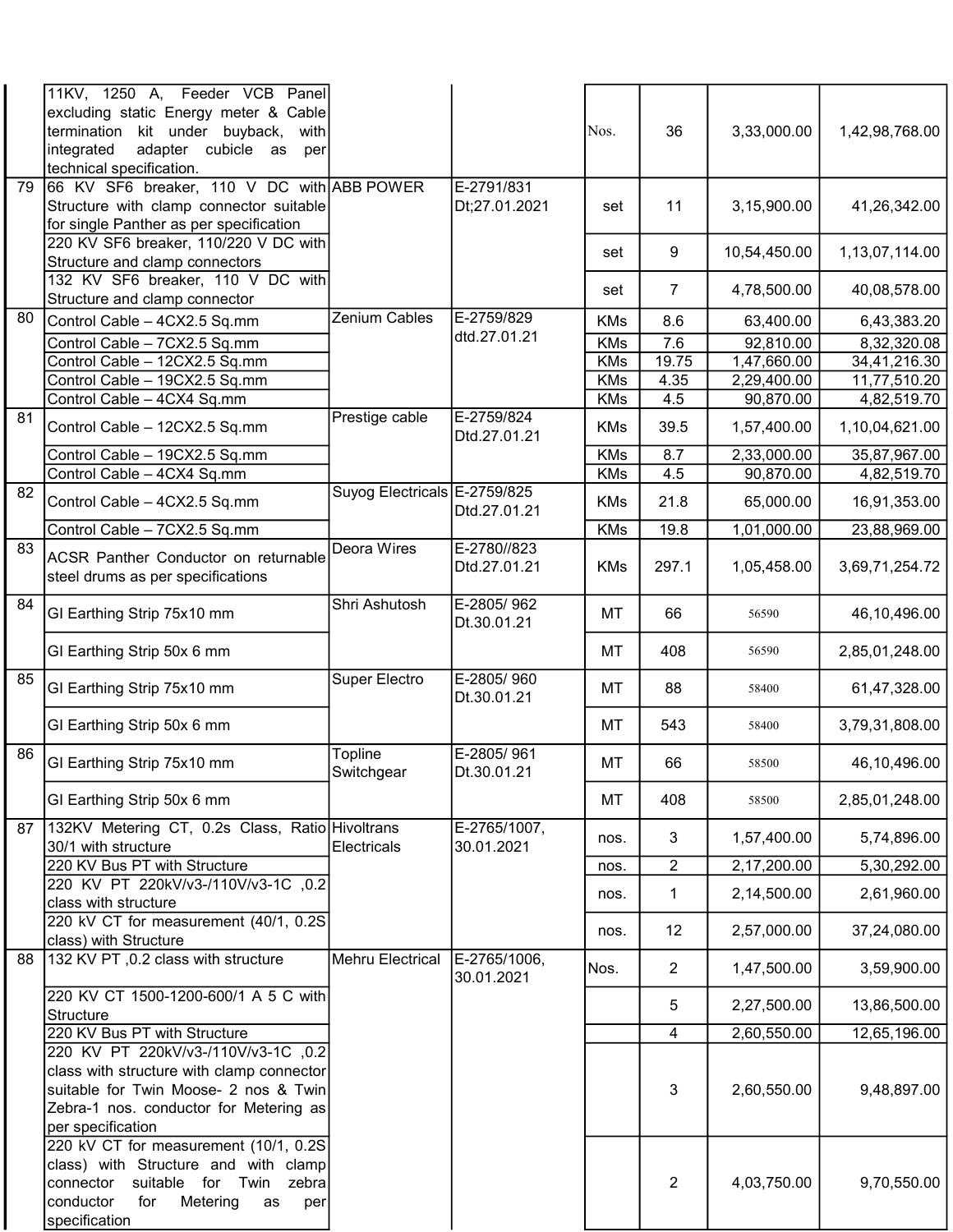| 220 kV CT for measurement (20/1, 0.2S<br>class) with Structure and with clamp<br>connector suitable for Twin Moose<br>conductor<br>for<br>Metering<br>as<br>specification                                                              | per |                              |      | $\overline{2}$ | 3,56,250.00 | 8,58,450.00  |
|----------------------------------------------------------------------------------------------------------------------------------------------------------------------------------------------------------------------------------------|-----|------------------------------|------|----------------|-------------|--------------|
| 400 KV CT 2000-1000-500/1A(5 core)<br>with structure with clamp connector<br>suitable for Twin Moose conductor<br>(450mm spacing) as per specification                                                                                 |     |                              |      | 3              | 4,75,000.00 | 17,87,700.00 |
| Compression type universal terminal Engineering<br>89<br>connector (Palm) suitable for Single Services<br>Panther conductor (w/o hole) for 66kV                                                                                        |     | E-2771/1061 Dtd.<br>30.01.21 | Nos. | 424            | ₹ 593.69    | 2,97,037.44  |
| Compression type universal terminal<br>connector (Palm) suitable for Single<br>Zebra conductor (w/o hole)                                                                                                                              |     |                              | Nos. | 12             | ₹728.40     | 10,314.12    |
| Compression type universal terminal<br>connector (Palm) suitable for Twin Zebra<br>conductor (w/o hole) for HDB isolator<br>(350mm subconductor spacing)                                                                               |     |                              | Nos. | 300            | ₹ 1,984.10  | 7,02,372.00  |
| Universal terminal connector for tandem<br>isolator suitable for twin zebra conductor<br>(350mm subconductor spacing)                                                                                                                  |     |                              | Nos. | 45             | ₹ 2,648.00  | 1,75,599.45  |
| Compression type universal terminal<br>connector (Palm) suitable for Twin Zebra<br>conductor (w/o hole) for breaker (350mm<br>subconductor spacing)                                                                                    |     |                              | Nos. | 109            | ₹ 1,871.50  | 2,40,712.33  |
| Compression type universal terminal<br>connector for CT suitable for Twin Zebra<br>conductor, 30mm round stud (350mm<br>subconductor spacing)                                                                                          |     |                              | Nos. | 93             | ₹ 2,136.90  | 2,34,503.22  |
| Compression type universal terminal<br>connector suitable for 220/132kV or<br>220/66kV Power Transformer HV/LV<br>Bushing to receive Twin Zebra suitable<br>for universal take off to 60mm round stud<br>(350mm sub conductor spacing) |     |                              | Nos. | 12             | ₹ 2,718.27  | 38,490.72    |
| Compression type universal terminal<br>connector for CT suitable for Single<br>Moose conductor 30mm round stud                                                                                                                         |     |                              | Nos. | 14             | ₹786.00     | 12,984.72    |
| Compression type universal terminal<br>connector (Palm) suitable for Single<br>Moose conductor (w/o hole) for breaker/<br>isolator                                                                                                     |     |                              | Nos. | 110            | ₹ 633.00    | 82,163.40    |
| Compression type universal terminal<br>connector (Palm) suitable for Twin AL-59<br>hole)<br>for<br>isolator<br>(350mm<br>(w/o<br>subconductor spacing)                                                                                 |     |                              | Nos. | 45             | ₹ 2,648.00  | 1,40,608.80  |
| Compression type universal terminal<br>connector (Palm) suitable for Twin AL-59<br>conductor (w/o hole) for Breaker (350mm<br>subconductor spacing)                                                                                    |     |                              | Nos. | $\overline{2}$ | ₹ 2,559.00  | 6,039.24     |
| Compression type universal terminal<br>connector for CT suitable for Twin AL-59<br>(350mm<br>conductor<br>subconductor<br>spacing), 30 mm round stud                                                                                   |     |                              | Nos. | $\overline{2}$ | ₹ 2,822.00  | 6,659.92     |
| BPI support clamp suitable for Twin<br>Zebra conductor (350mm subconductor<br>spacing) for 132/66kV                                                                                                                                    |     |                              | Nos. | 50             | ₹ 1,709.60  | 1,00,866.50  |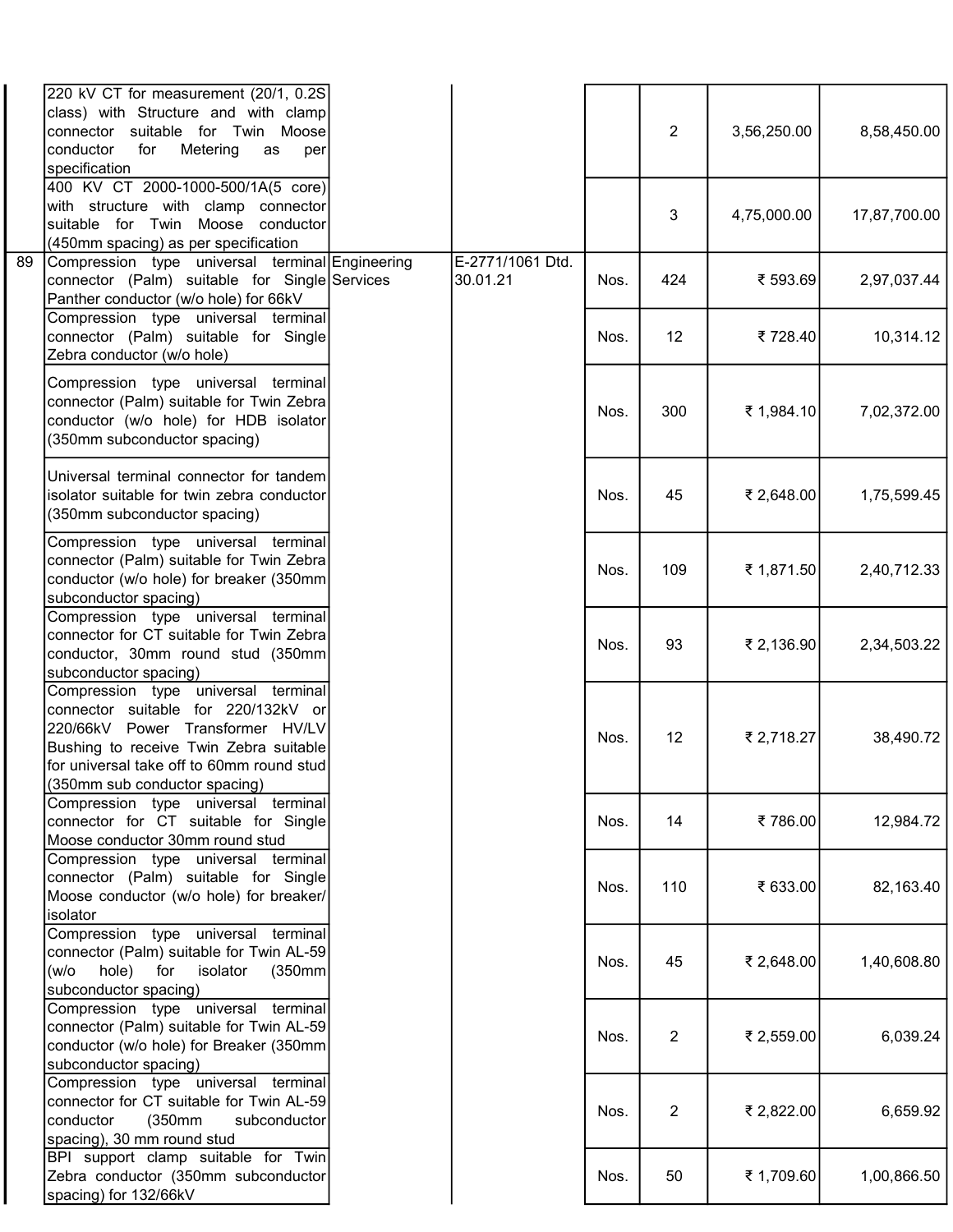|                 | BPI support clamp suitable for Twin<br>Moose (350mm subconductor spacing)                                                                                          |                                  |                              | Nos. | 36  | ₹ 633.00   | 83,090.88   |
|-----------------|--------------------------------------------------------------------------------------------------------------------------------------------------------------------|----------------------------------|------------------------------|------|-----|------------|-------------|
|                 | Compression type universal terminal<br>connector (Palm) suitable for Single<br>Panther conductor (w/o hole) for 66kV                                               |                                  |                              | Nos. | 341 | ₹ 531.50   | 2,38,007.77 |
| 90              | Compression type universal terminal Sandeep Casting<br>connector (Palm) suitable for Single<br>Zebra conductor (w/o hole)                                          |                                  | E-2771/1059 Dtd.<br>30.01.21 | Nos. | 4   | ₹ 667.00   | 3,431.44    |
|                 | Compression type universal terminal<br>connector for CT suitable for Single<br>Moose conductor 30mm round stud                                                     |                                  |                              | Nos. | 14  | ₹726.00    | 12,984.72   |
|                 | Compression type universal terminal<br>connector (Palm) suitable for Single<br>Moose conductor (w/o hole) for breaker/<br>isolator                                 |                                  |                              | Nos. | 110 | ₹ 573.00   | 82,163.40   |
|                 | Compression type universal terminal<br>connector (Palm) suitable for Twin<br>Moose conductor (w/o hole) for isolator<br>(350mm sub conductor spacing)              |                                  |                              | Nos. | 74  | ₹ 2,486.50 | 2,27,599.58 |
| $\overline{91}$ | Compression type universal terminal<br>connector (Palm) suitable for Twin Zebra<br>conductor (w/o hole) for HDB isolator<br>(350mm sub conductor spacing)          | <b>GAYATRI</b><br><b>METALIC</b> | E-2713/1060 Dtd.<br>30.01.21 | Nos. | 83  | ₹ 1,984.10 | 1,94,322.92 |
|                 | Universal terminal connector for tandem<br>isolator suitable for twin zebra conductor<br>(350mm sub conductor spacing)                                             |                                  |                              | Nos. | 135 | ₹ 3,306.96 | 5,26,798.35 |
|                 | Compression type universal terminal<br>connector for CT suitable for Single<br>Moose conductor 30mm round stud                                                     |                                  |                              | Nos. | 26  | ₹790.47    | 24,251.50   |
|                 | Compression type universal terminal<br>connector (Palm) suitable for Twin<br>Moose conductor (w/o hole) for isolator<br>(350mm sub conductor spacing)              |                                  |                              | Nos. | 220 | ₹ 2,621.36 | 6,80,504.00 |
|                 | Compression type universal terminal<br>connector (Palm) suitable for Twin<br>Moose conductor (w/o hole) for breaker<br>(350mm sub conductor spacing                |                                  |                              | Nos. | 9   | ₹ 2,485.00 | 26,390.70   |
|                 | Compression type universal terminal<br>connector suitable for Twin Moose<br>conductor<br>(350mm)<br>subconductor<br>spacing) (w/o hole) for CT, 30mm round<br>stud |                                  |                              | Nos. | 50  | ₹ 2,894.70 | 1,70,787.50 |
|                 | Compression type universal terminal<br>connector suitable for Single AL-59 (w/o)<br>hole) for 66kV Isolator/ Breaker                                               |                                  |                              | Nos. | 18  | ₹742.51    | 15,770.88   |
|                 | Compression type universal terminal<br>connector (Palm) suitable for Twin AL-59<br>hole) for<br>(w/o<br>isolator<br>(350mm)<br>subconductor spacing)               |                                  |                              | Nos. | 45  | ₹ 2,648.00 | 1,40,608.80 |
|                 | Compression type universal terminal<br>connector (Palm) suitable for Twin AL-59<br>conductor (w/o hole) for Breaker (350mm)<br>subconductor spacing)               |                                  |                              | Nos. | 4   | ₹ 2,559.00 | 12,078.48   |
|                 | Compression type universal terminal<br>connector for CT suitable for Twin AL-59<br>conductor<br>(350mm<br>subconductor<br>spacing), 30 mm round stud               |                                  |                              | Nos. | 7   | ₹ 2,822.00 | 23,309.72   |
|                 | BPI support clamp suitable for Single<br>Moose                                                                                                                     |                                  |                              | Nos. | 53  | ₹760.51    | 47,562.20   |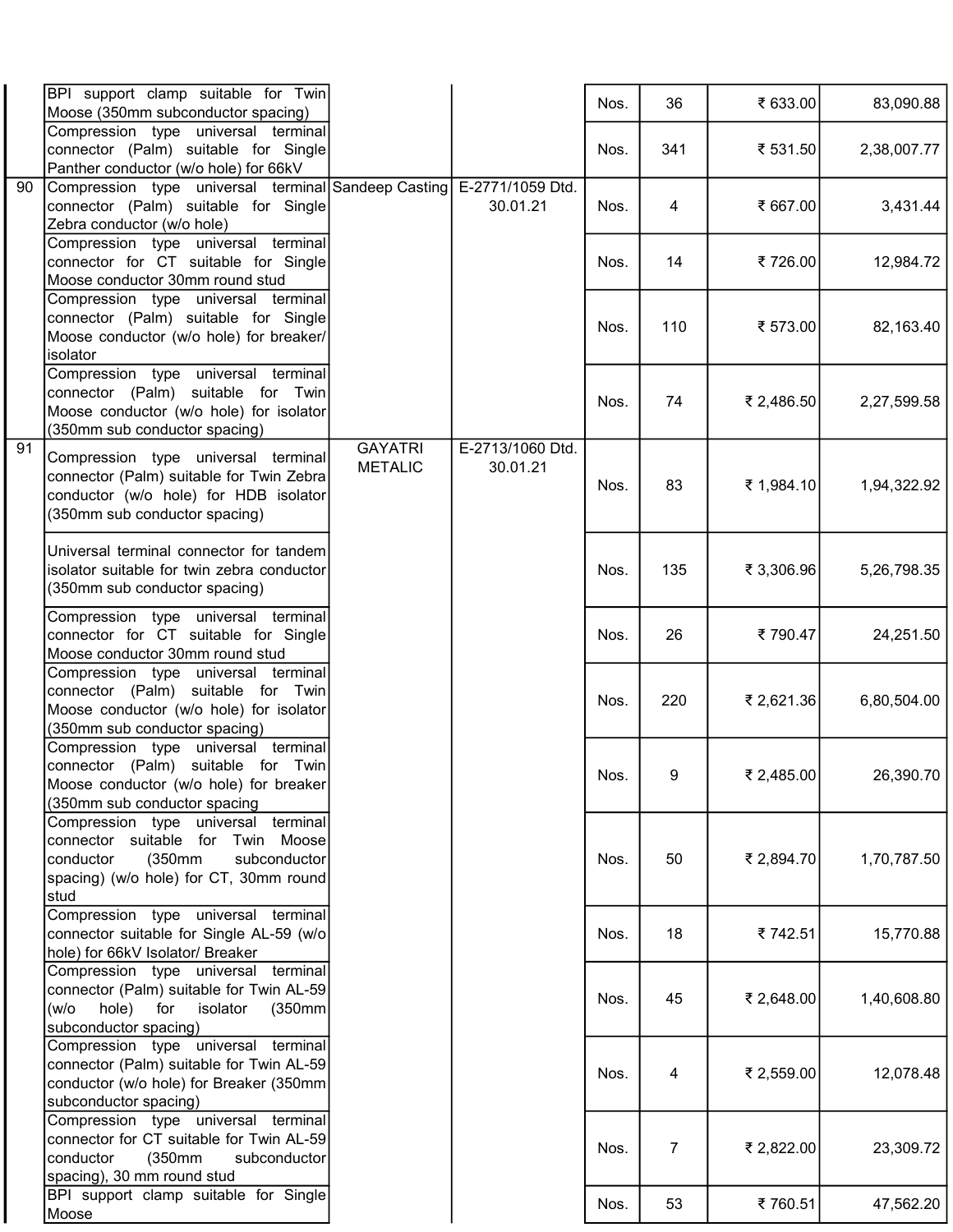|     | BPI support clamp suitable for Single AL-<br>59 for 66kV                                                                                                                                                                                   |                            |                               | Nos.       | 12    | ₹750.71      | 10,630.08      |
|-----|--------------------------------------------------------------------------------------------------------------------------------------------------------------------------------------------------------------------------------------------|----------------------------|-------------------------------|------------|-------|--------------|----------------|
|     | BPI support clamp suitable for Twin AL-<br>59 (350mm sub conductor spacing)                                                                                                                                                                |                            |                               | Nos.       | 44    | ₹ 2,032.00   | 1,05,501.44    |
| 92  | 22KV Class, 96 KVAR Air Core Dry Type Quality Power<br>Series Reactor with<br>structure<br>and<br>terminal connector                                                                                                                       |                            | E-2777/1245<br>Dt:04.02.2021  | Nos.       | 21    | 1,38,000.00  | 34,94,004.78   |
|     | 11KV Class, 72.11 KVAR Air Core Dry<br>Type Series Reactor with Structure and<br>terminal connector                                                                                                                                        |                            |                               | Nos.       | 162   | 83,500.00    | 1,65,35,531.16 |
|     | 11KV Class, 60 KVAR Air Core Dry Type<br>Series Reactor with<br>Structure<br>and<br>terminal connector                                                                                                                                     |                            |                               | <b>Nos</b> | 150   | 71,500.00    | 1,31,86,677.00 |
|     | 11KV Class, 36 KVAR Air Core Dry Type<br>Series Reactor<br>Structure<br>with<br>and<br>terminal connector                                                                                                                                  |                            |                               | Nos.       | 99    | 68,750.00    | 83,81,951.82   |
| 93  | 220KV DB Tandom Isolator 1600A 40 KA<br>3s without ES 220V DC with insulator<br>with structure with clamp connector                                                                                                                        | Air Break<br>Switchgear    | E-2801/1246<br>Dt:04.02.2021  | set        | 3     | 4,19,300.00  | 15, 14, 412.00 |
| 94  | ACSR Panther Conductor on returnable<br>steel drums as per specifications                                                                                                                                                                  | Mahavir<br>Transmission    | E-2780/1244<br>Dtd.04.02.21   | <b>KMs</b> | 297.1 | 1,03,958.00  | 3,69,71,254.72 |
| 95  | Supply of Safety Shoes                                                                                                                                                                                                                     | Rahman<br>Industries       | E-27881312<br>Date:05.02.2021 | Nos.       | 10877 | 947          | 1,08,15,544.95 |
| 96  | PC Trouser (5.00 Mtr/Pack)                                                                                                                                                                                                                 | <b>Arvind Ltd</b>          | E-2789:<br>12.2020            | Pack       | 12803 | 809.3        | 1,08,79,477.28 |
|     | Shirting (6.60 Mtr/Pack)                                                                                                                                                                                                                   |                            |                               | Pack       | 12803 | 971.14       | 1,30,55,219.10 |
| 97  | 132KV G.I. TOWER MATERIALS - -                                                                                                                                                                                                             | Rukmani<br>Electricals     | E-2760/1269<br>dt.5.2.21      | MT         | 15.45 | 46,826.00    | 9,01,996.96    |
|     | G.I. BOLT & NUTS FOR 132 KV<br>TOWER - -                                                                                                                                                                                                   |                            |                               | MT         | 0.6   | 77,345.00    | 56,636.46      |
| 98  | 220KV Isolator ,1600 A ,110V DC, 40 GR Power<br>KA, Triple pole , W/O EB, Horizontal<br>Centre Break (HCB), electrically<br>gang<br>Motorized<br>with<br>operated,<br>,Isolator<br>insulator with support structure & Clamp-<br>connectors |                            | E-2801/133<br>Dt;06.02.2021   | set        | 13    | 3,34,000.00  | 52,70,824.00   |
| 99  | 66 KV SF6 breaker, 110 V DC with<br><b>Structure</b><br>with clamp connector suitable for single<br>Panther/Twin Zebra as per specification.                                                                                               | <b>CG Power</b>            | E-2791/1712<br>Dt;16.02.2021  | set        | 12    | 3,09,000.00  | 44,30,664.00   |
|     | 220 KV SF6 breaker, 110/220 V DC with<br>Structure and clamp connectors suitable<br>for Twin Moose / Twin Zebra/single<br>Moose/single Zebra                                                                                               |                            |                               | set        | 9     | 10,34,500.00 | 1,11,58,434.00 |
| 100 | Vibration Damper for Dog                                                                                                                                                                                                                   | M/s. Krsna<br>Transmission | E-2772/1316 Dtd.<br>06.02.21  | Nos.       | 2800  | ₹492.00      | 16,42,088.00   |
|     | Single Tension for Panther                                                                                                                                                                                                                 | Hardware Mfg.              |                               | Nos.       | 1575  | ₹ 1,380.59   | 25,75,119.02   |
|     | Double Tension for Panther                                                                                                                                                                                                                 | Pvt. Ltd.,                 |                               | Nos.       | 800   | ₹4,055.00    | 38,31,696.00   |
|     | 66kV Single Tension Hardware for 120kN<br>SRI with Sag tension plate for ACSR<br>Zebra conductor                                                                                                                                           |                            |                               | Nos.       | 32    | ₹ 2,033.01   | 76,955.26      |
|     | 66kV Single Tension Hardware for 120kN<br>SRI without Sag tension plate for ACSR<br>Zebra conductor                                                                                                                                        |                            |                               | Nos.       | 32    | ₹ 1,482.00   | 56,111.36      |
|     | 66kV Single Tension Hardware for 90kN<br>SRI with Sag tension plate for ACSR<br>Zebra conductor                                                                                                                                            |                            |                               | Nos.       | 60    | ₹ 1,670.68   | 1,18,708.94    |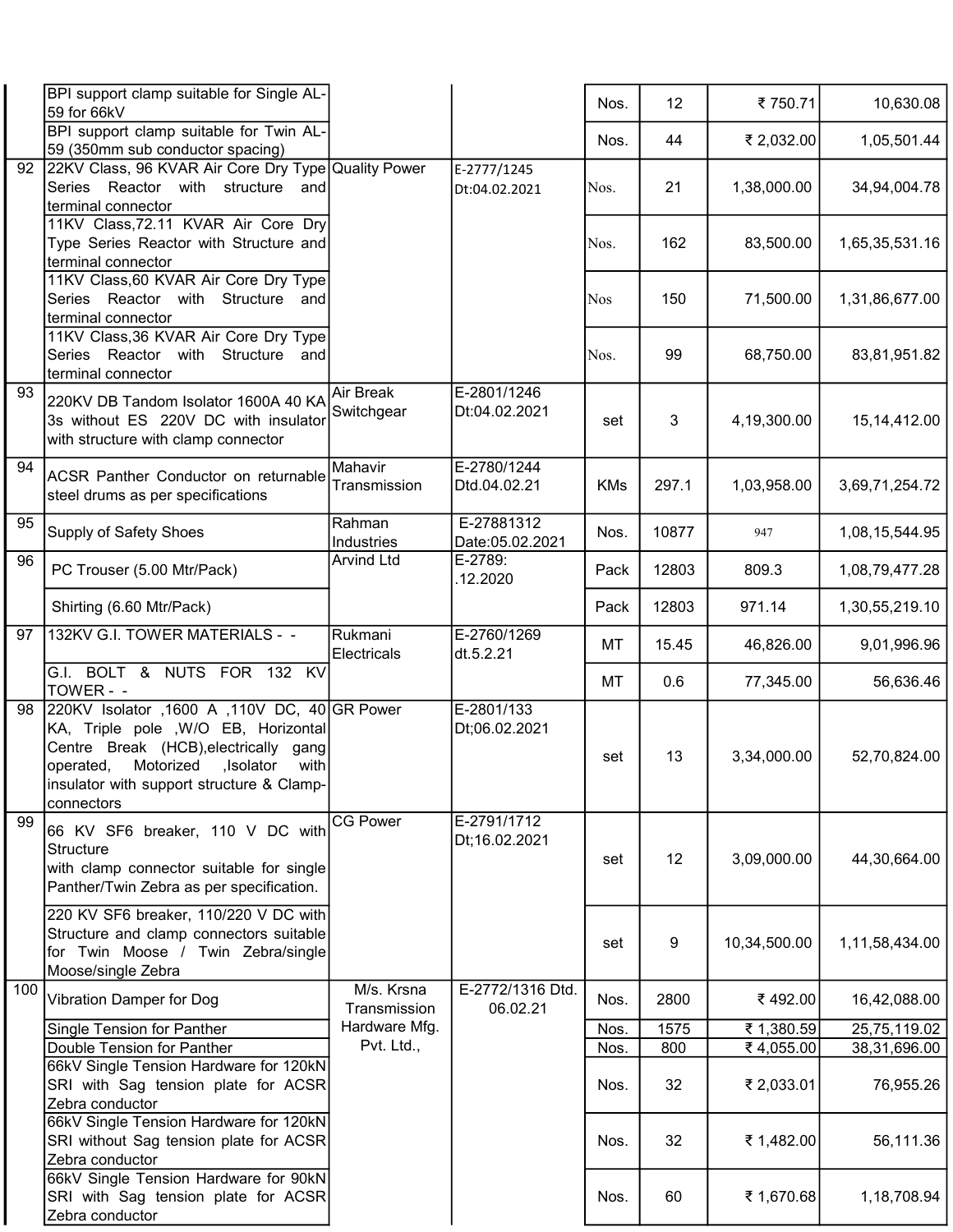| 66kV Single Tension Hardware for 90kN<br>SRI without Sag tension plate for ACSR                                                             |  | Nos. | 30             | ₹ 1,276.00  | 45,276.60    |
|---------------------------------------------------------------------------------------------------------------------------------------------|--|------|----------------|-------------|--------------|
| Zebra conductor<br>Double tension hardware for Single                                                                                       |  |      |                |             |              |
| Zebra ACSR conductor for 120kN SRI<br>w/o Sag plate                                                                                         |  | Nos. | $\overline{2}$ | ₹ 3,325.00  | 7,856.44     |
| Spacer<br>Twin<br>(350mm)<br>for<br>Zebra<br>subconductor spacing)                                                                          |  | Nos. | 225            | ₹ 301.24    | 80,510.22    |
| Single suspension hardware for Single<br>Moose for 120kN SRI drop type clamp                                                                |  | Nos. | 13             | ₹7,200.00   | 15,892.39    |
| Double tension hardware, 120kN, Single<br>attachment, with Sag plate for Single<br>Moose ACSR conductor with 350mm<br>subconductor spacing  |  | Nos. | 5              | ₹7,043.00   | 41,600.90    |
| Double tension hardware, 120kN, Single<br>attachment, w/o Sag plate for Single<br>Moose ACSR conductor with 350mm<br>subconductor spacing   |  | Nos. | 5              | ₹ 6,025.00  | 35,571.10    |
| Single tension hardware for Twin Moose<br>(350 mm spacing) for 120 kN SRI, w/o<br>sag plate                                                 |  | Nos. | 15             | ₹ 15,434.00 | 2,73,323.40  |
| Single suspension hardware for twin<br>moose (350 mm spacing) suitable for<br>120kN insulator, drop type clamp                              |  | Nos. | 18             | ₹7,200.00   | 1,53,182.88  |
| Double tension hardware, 120kN, Single<br>attachment, with Sag plate for Twin<br>Moose ACSR conductor with 350mm<br>subconductor spacing    |  | Nos. | 53             | ₹ 15,463.00 | 9,67,243.64  |
| Double tension hardware, 120kN, Single<br>attachment, w/o Sag plate for Twin<br>Moose ACSR conductor with 350mm<br>subconductor spacing     |  | Nos. | 31             | ₹ 15,212.00 | 5,56,747.60  |
| Double Suspension hardware, 120kN,<br>Twin attachment, for Twin Moose ACSR<br>conductor with Drop type clamp, 450mm<br>subconductor spacing |  | Nos. | $\overline{2}$ | ₹ 13,262.00 | 31,314.84    |
| Spacer for Twin Moose<br>(350mm)<br>subconductor spacing)                                                                                   |  | Nos. | 609            | ₹ 309.24    | 2,25,100.53  |
| Spacer cum damper for Twin Moose<br>(450mm subconductor spacing)                                                                            |  | Nos. | 150            | ₹ 1,025.00  | 1,82,664.00  |
| Single suspension hardware for twin AL-<br>59 (350 mm spacing) suitable for 120kN<br>insulator, drop type clamp                             |  | Nos. | $\overline{2}$ | ₹ 2,296.00  | 5,423.28     |
| Double tension hardware, 120kN, Single<br>attachment, with Sag plate for Twin AL-<br>59 conductor with 350mm subconductor<br>spacing        |  | Nos. | 4              | ₹ 17,366.00 | 82,000.56    |
| Double tension hardware, 120kN, Single<br>attachment, w/o Sag plate for Twin AL-59<br>conductor with 350mm subconductor<br>spacing          |  | Nos. | 10             | ₹ 16,519.00 | 1,94,995.00  |
| Vibration Damper for Dog                                                                                                                    |  | Nos. | 1682           | ₹492.00     | 9,86,425.72  |
| <b>Single Tension for Panther</b>                                                                                                           |  | Nos. | 1875           | ₹ 1,380.59  | 30,65,617.88 |
| Vibration Damper for Panther                                                                                                                |  | Nos. | 4150           | ₹ 329.75    | 16,39,270.75 |
| 66kV Single Tension Hardware for 120kN                                                                                                      |  |      |                |             |              |
| SRI with Sag tension plate for ACSR<br>Zebra conductor                                                                                      |  | Nos. | 16             | ₹ 2,033.01  | 38,477.63    |
| 66kV Single Tension Hardware for 120kN<br>SRI without Sag tension plate for ACSR<br>Zebra conductor.                                        |  | Nos. | 32             | ₹ 1,482.00  | 56,111.36    |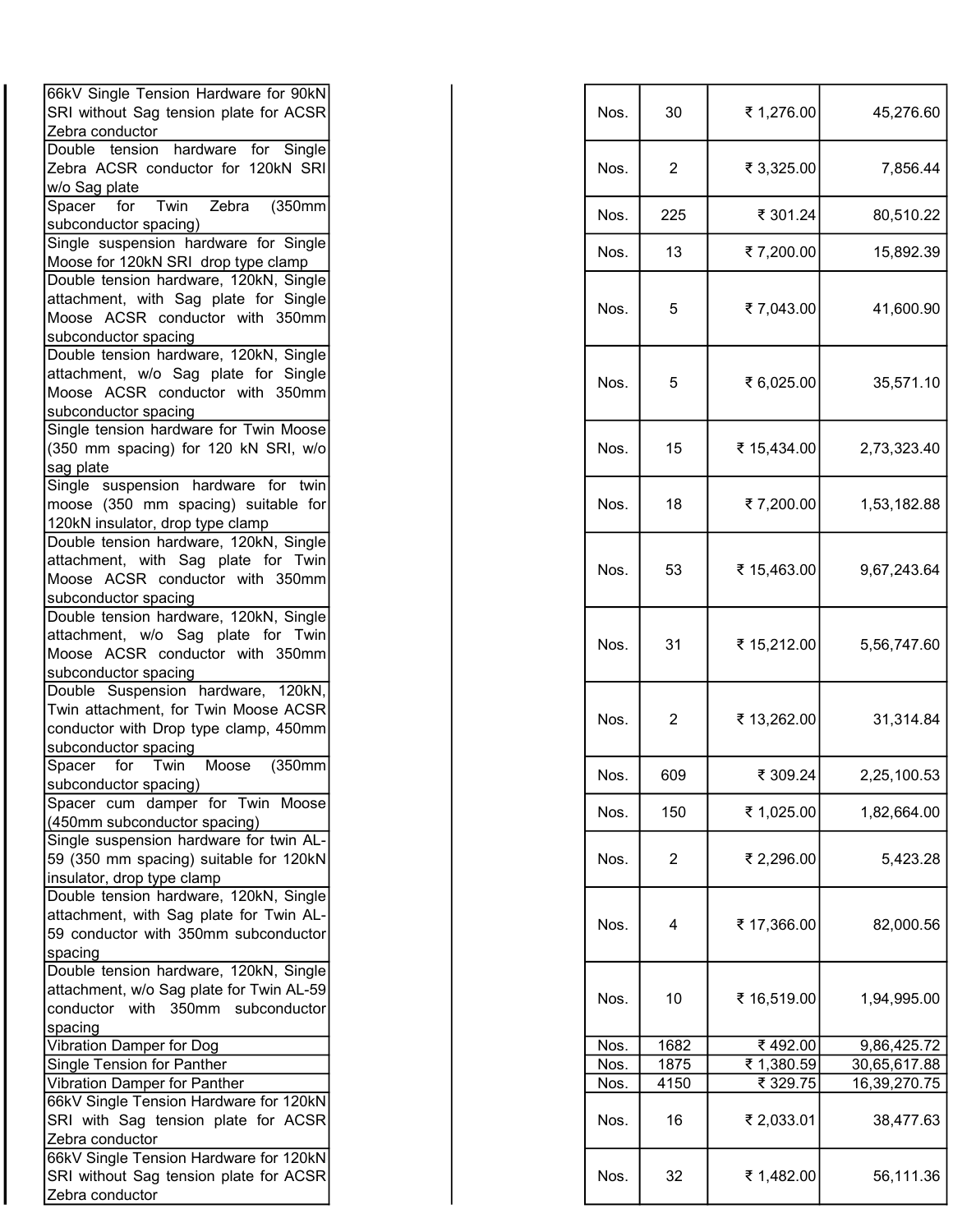|                  | 66kV Single Tension Hardware for 90kN<br>SRI without Sag tension plate for ACSR<br>Zebra conductor                                                                                                                                     |                         |                              | Nos. | 30             | ₹ 1,276.00   | 45,276.60      |
|------------------|----------------------------------------------------------------------------------------------------------------------------------------------------------------------------------------------------------------------------------------|-------------------------|------------------------------|------|----------------|--------------|----------------|
|                  | Double tension hardware for Single<br>Zebra ACSR conductor for 120kN SRI<br>w/o Sag plate                                                                                                                                              |                         |                              | Nos. | $\mathbf 1$    | ₹ 3,325.00   | 3,928.22       |
| 101              | KV, VCB<br>[2]<br>11<br>Panel<br><b>Board</b><br>Incomer(1250 Amp) + 6 Feeder(1250<br>Amp)=8] Outer side panels (Total 2 Nos.)                                                                                                         | Megawin<br>Switchgear   | E-2796/1349<br>Dt:08.02.2021 | set  | 6              | 22,50,000.00 | 1,62,69,840.00 |
|                  | 11KV, 1250 A, Feeder VCB Panel<br>excluding static Energy meter & Cable<br>termination kit under buyback, without<br>adapter cubicle as per<br>integrated<br>technical specification.                                                  |                         |                              | no.  | 50             | 2,65,500.00  | 1,60,18,500.00 |
| $\overline{102}$ | 220KV DB Tandom Isolator 1600A 40 KA<br>3s without ES 220V DC with insulator<br>with structure with clamp connector                                                                                                                    | Air Break<br>Switchgear | E-2786/1612<br>Dt:12.02.2021 | set  | $\overline{2}$ | 4,19,300.00  | 10,09,608.00   |
|                  | 220KV 1600A 40 KA 3s, HDB Isolator<br>with one ES with structure with insulator<br>and with clamp connector                                                                                                                            |                         |                              | set  | $\mathbf{1}$   | 4,73,000.00  | 5,68,170.00    |
| 103              | Compression type universal terminal Utsav<br>connector (Palm) suitable for Single<br>Panther conductor (w/o hole) for 66kV                                                                                                             |                         | E-2713/1611 Dtd.<br>12.02.21 | Nos. | 600            | ₹ 578.70     | 4,20,336.00    |
|                  | Compression type universal terminal<br>connector (Palm) suitable for Twin Zebra<br>conductor (w/o hole) for breaker (350mm<br>sub conductor spacing)                                                                                   |                         |                              | Nos. | 37             | ₹ 1,836.43   | 81,269.76      |
|                  | Compression type universal terminal<br>connector for CT suitable for Twin Zebra<br>conductor, 30mm round stud (350mm<br>sub conductor spacing)                                                                                         |                         |                              | Nos. | 31             | ₹ 2,094.31   | 77,707.08      |
|                  | Compression type universal terminal<br>connector (Palm) suitable for Single<br>Moose conductor (w/o hole) for breaker/<br>isolator                                                                                                     |                         |                              | Nos. | 219            | ₹ 620.50     | 1,64,225.91    |
|                  | BPI support clamp suitable for Single<br>Zebra for 132/66kV                                                                                                                                                                            |                         |                              | Nos. | 30             | ₹ 699.41     | 25,290.00      |
|                  | BPI support clamp suitable for Single<br>Moose                                                                                                                                                                                         |                         |                              | Nos. | 170            | ₹745.51      | 1,52,558.00    |
|                  | BPI support clamp suitable for Twin<br>Zebra conductor (350mm subconductor<br>spacing) for 132/66kV                                                                                                                                    |                         |                              | Nos. | 454            | ₹ 1,690.88   | 9, 19, 227. 42 |
|                  | BPI support clamp suitable for Twin<br>Moose (350mm subconductor spacing)                                                                                                                                                              |                         |                              | Nos. | 107            | ₹ 1,928.05   | 2,47,222.43    |
| 104              | 400KV ,3ph, HDB Tendom Isolator<br>without EB, 2000A ,40KA, 3sec, 220V<br>DC with insulator with structure and<br>clamp connector one side suitable to 4"<br>IPS Sch 80 Al. Tube & other side suitable<br>to Twin Moose ACSR Conductor | <b>GR Power</b>         | E-2786/1624<br>Dt:15.02.2021 | set  | $\overline{2}$ | 7,44,500.00  | 18, 12, 126.00 |
|                  | 400KV ,3ph, HDB Tendom Isolator with<br>EB, 2000A ,40KA, 3sec, 220V DC with<br>insulator with structure and clamp<br>connector one side suitable to 4" IPS<br>Sch 80 Al. Tube & other side suitable to<br>Twin Moose ACSR Conductor    |                         |                              | set  | 1              | 7,41,500.00  | 9,02,641.00    |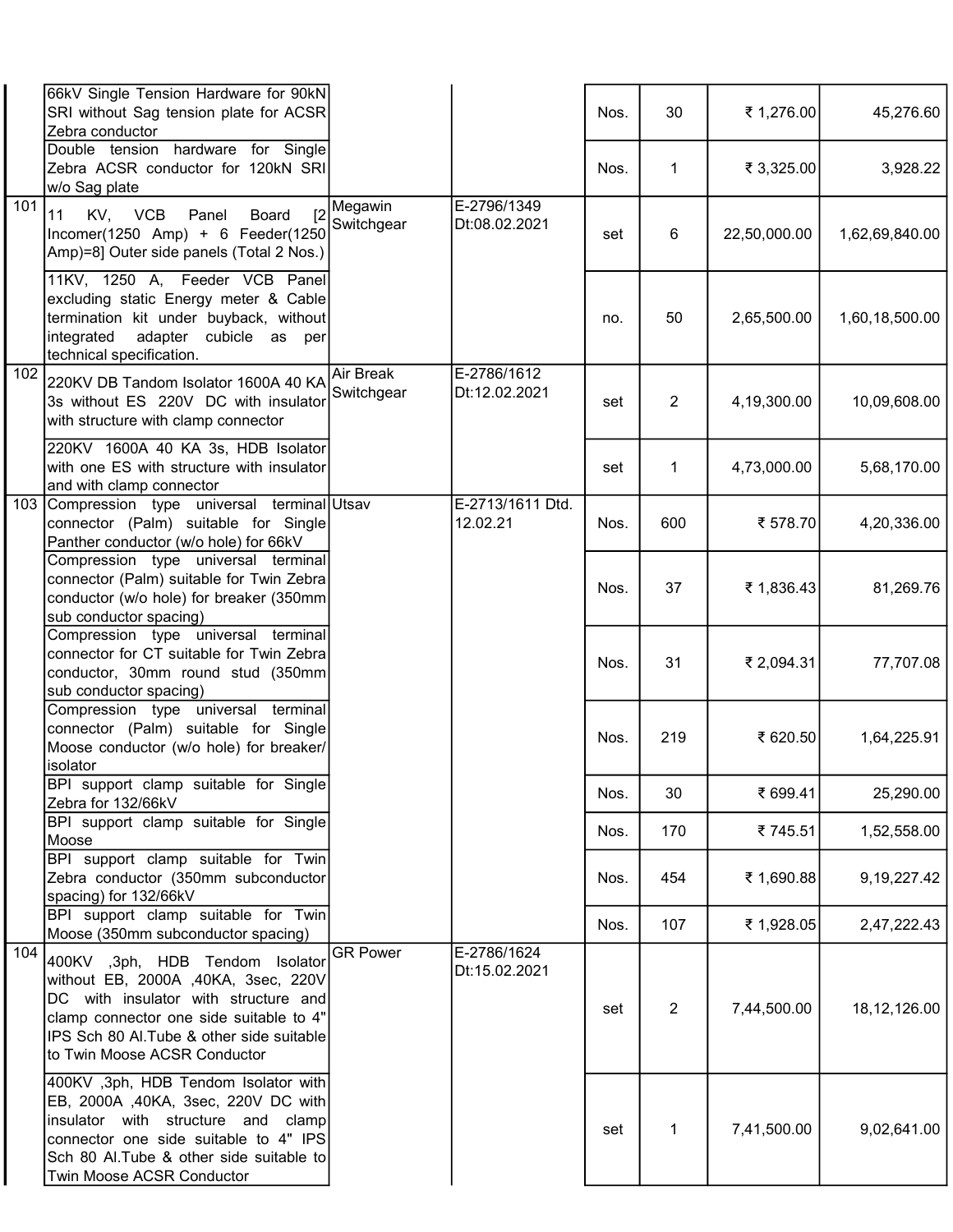|     | 400KV, 3ph, HDB Isolator without EB,<br>with<br>2000A,40KA,3sec,220V<br>DC<br>and<br>insulator with structure<br>clamp<br>connector one side Rigid type & other<br>side Expansion type suitable to 4" IPS<br>Sch 80Al. Tube. |                                           |                               | set  | $\mathbf 1$ | 8,63,500.00 | 10,46,601.00 |
|-----|------------------------------------------------------------------------------------------------------------------------------------------------------------------------------------------------------------------------------|-------------------------------------------|-------------------------------|------|-------------|-------------|--------------|
|     | 220 KV HCB Isolator 1600A without EB<br>without structure with insulator 110V DC<br>with Twin Moose Clamp connectors as<br>per technical specification                                                                       |                                           |                               | set  | 10          | 2,77,800.00 | 33,91,320.00 |
|     | 132KV HCB Isolator1600A without EB<br>without structure 110V DC with insulator<br>with Twin Zebra Clamp connectors as<br>per technical specification.                                                                        |                                           |                               | set  | 16          | 2,10,600.00 | 41,27,168.00 |
|     | 132KV HCB Isolator 1600A with EB with<br>structure 110V DC with insulator Twin<br>Zebra Clamp connectors as per technical<br>specification.                                                                                  |                                           |                               | set  | 3           | 3,56,100.00 | 12,89,622.00 |
|     | 132KV HCB Isolator 1600A with EB W/O<br>structure 110V DC with insulator Twin<br>Zebra Clamp connectors as per technical<br>specification.                                                                                   |                                           |                               | set  | 8           | 3,06,000.00 | 29,66,048.00 |
| 105 | Double Tension for Dog                                                                                                                                                                                                       | Rajasthan<br>Transmat                     | E-2772//1622 Dtd.<br>15.02.21 | Nos. | 66          | ₹ 1,631.85  | 1,32,072.80  |
|     | PA Rod for Panther                                                                                                                                                                                                           |                                           |                               | Nos. | 1280        | ₹430.00     | 6,66,086.40  |
|     | Vibration Damper for Panther                                                                                                                                                                                                 |                                           |                               | Nos. | 1847        | ₹ 301.00    | 6,82,170.98  |
|     | Mid Span Joint for Panther                                                                                                                                                                                                   |                                           |                               | Nos. | 154         | ₹ 311.94    | 58,502.94    |
|     |                                                                                                                                                                                                                              |                                           |                               |      |             |             |              |
|     | 66kV Single Tension Hardware for 120kN<br>SRI without Sag tension plate for ACSR<br>Zebra conductor                                                                                                                          |                                           |                               | Nos. | 32          | ₹ 1,444.00  | 56,111.36    |
|     | 66kV Single Tension Hardware for 90kN<br>SRI without Sag tension plate for ACSR<br>Zebra conductor                                                                                                                           |                                           |                               | Nos. | 60          | ₹ 1,242.00  | 90,553.20    |
|     | Double tension hardware for Single<br>Zebra ACSR conductor for 120kN SRI<br>∣w/o Sag plate                                                                                                                                   |                                           |                               | Nos. | 3           | ₹ 3,198.00  | 11,784.66    |
|     | 66kV Double Tension Hardware 120kN,<br>Single attachment, w/o Sag Plate for<br>Twin Zebra ACSR conductor with 350mm<br>sub conductor spacing                                                                                 |                                           |                               | Nos. | 15          | ₹4,254.00   | 78,180.90    |
|     | Zebra<br>(350mm)<br>Twin<br>Spacer for<br>subconductor spacing)                                                                                                                                                              |                                           |                               | Nos. | 150         | ₹ 295.30    | 53,684.10    |
|     | Single suspension hardware for twin AL-<br>59 (350 mm spacing) suitable for 120kN<br>insulator, drop type clamp                                                                                                              |                                           |                               | Nos. | 1           | ₹ 2,218.00  | 2,711.64     |
| 106 | Copper Earth Bond for Earth-wire<br>7/3.15mm                                                                                                                                                                                 | M/s. Lords<br>Vanijya Pvt. Ltd., 16.02.21 | E-2772/1715 Dtd.              | Nos. | 1010        | ₹ 270.00    | 3,31,320.40  |
| 107 | 4" IPS AL pipe                                                                                                                                                                                                               | <b>GAYATRI</b><br><b>METALIC</b>          | E-2772/1636 Dtd.<br>15.02.21  | Nos. | 652         | ₹ 2,038.00  | 15,67,955.68 |
|     | Double Tension for Panther                                                                                                                                                                                                   |                                           |                               | Nos. | 608         | ₹4,059.00   | 29,12,088.96 |
|     | 66kV Single Tension Hardware for 90kN<br>SRI with Sag tension plate for ACSR<br>Zebra conductor                                                                                                                              |                                           |                               | Nos. | 300         | ₹ 2,161.00  | 7,64,994.00  |
|     | 66kV Double Tension Hardware 120kN,<br>Single attachment, with Sag Plate for<br>Twin Zebra ACSR conductor with 350mm<br>sub conductor spacing                                                                                |                                           |                               | Nos. | 30          | ₹ 13,220.00 | 4,67,988.00  |
|     | Zebra<br>(350mm)<br>Twin<br>Spacer for<br>subconductor spacing)                                                                                                                                                              |                                           |                               | Nos. | 750         | ₹ 325.00    | 2,87,625.00  |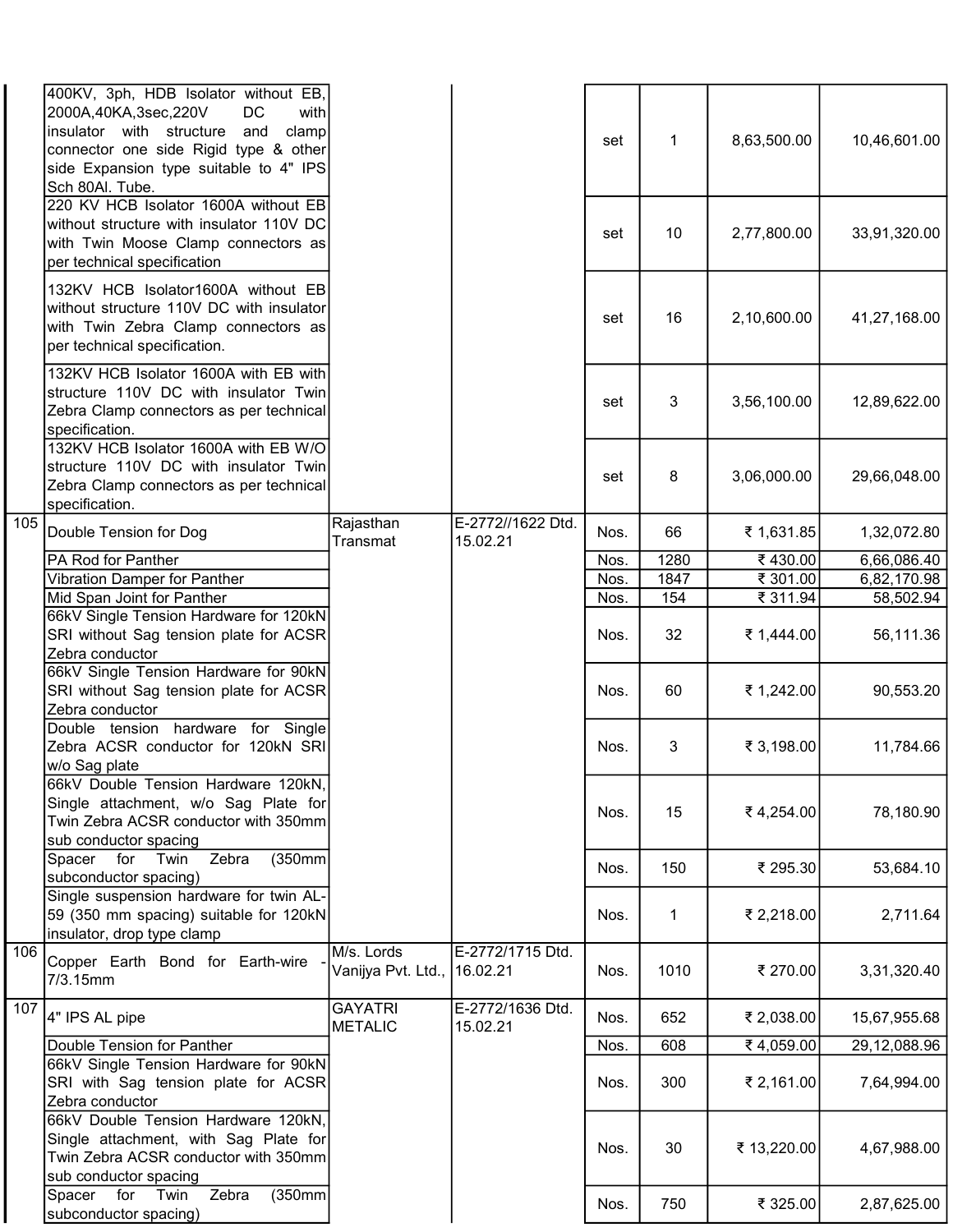| Single suspension hardware for Single    |                          |                              |      |      |             |                |
|------------------------------------------|--------------------------|------------------------------|------|------|-------------|----------------|
| Moose for 120kN SRI drop type clamp      |                          |                              | Nos. | 32   | ₹ 2,271.00  | 85,752.96      |
| Double tension hardware, 120kN, Single   |                          |                              |      |      |             |                |
| attachment, with Sag plate for Single    |                          |                              |      |      |             |                |
| Moose ACSR conductor with 350mm          |                          |                              | Nos. | 14   | ₹7,063.00   | 1,16,680.76    |
| subconductor spacing                     |                          |                              |      |      |             |                |
| Single tension hardware for Twin Moose   |                          |                              |      |      |             |                |
| (350 mm spacing) for 120 kN SRI, w/o     |                          |                              | Nos. | 30   | ₹ 15,453.00 |                |
|                                          |                          |                              |      |      |             | 5,47,036.20    |
| sag plate                                |                          |                              |      |      |             |                |
| Double tension hardware, 120kN, Single   |                          |                              |      |      |             |                |
| attachment, w/o Sag plate for Twin       |                          |                              | Nos. | 92   | ₹ 15,250.00 | 16,55,540.00   |
| Moose ACSR conductor with 350mm          |                          |                              |      |      |             |                |
| subconductor spacing                     |                          |                              |      |      |             |                |
| Moose<br>Spacer for Twin<br>(350mm       |                          |                              | Nos. | 1522 | ₹ 330.00    | 5,92,666.80    |
| subconductor spacing)                    |                          |                              |      |      |             |                |
| Single suspension hardware for twin AL-  |                          |                              |      |      |             |                |
| 59 (350 mm spacing) suitable for 120kN   |                          |                              | Nos. | 6    | ₹7,450.00   | 52,746.00      |
| insulator, drop type clamp               |                          |                              |      |      |             |                |
| Double tension hardware, 120kN, Single   |                          |                              |      |      |             |                |
| attachment, with Sag plate for Twin AL-  |                          |                              |      |      |             |                |
|                                          |                          |                              | Nos. | 26   | ₹ 17,415.00 | 5,34,292.20    |
| 59 conductor with 350mm subconductor     |                          |                              |      |      |             |                |
| spacing                                  |                          |                              |      |      |             |                |
| Double tension hardware, 120kN, Single   |                          |                              |      |      |             |                |
| attachment, w/o Sag plate for Twin AL-59 |                          |                              | Nos. | 20   | ₹ 16,568.00 | 3,91,004.80    |
| conductor with 350mm subconductor        |                          |                              |      |      |             |                |
| spacing                                  |                          |                              |      |      |             |                |
| Double Tension for Dog                   |                          |                              | Nos. | 99   | ₹ 2,487.87  | 2,90,632.97    |
| Double Tension for Panther               |                          |                              | Nos. | 192  | ₹4,059.00   | 9,19,607.04    |
| Single Suspension for Panther            |                          |                              | Nos. | 4828 | ₹ 1,192.37  | 67,92,979.58   |
| 66kV Single Tension Hardware for 120kN   |                          |                              |      |      |             |                |
| SRI with Sag tension plate for ACSR      |                          |                              | Nos. | 161  | ₹ 3,165.08  | 6,01,301.90    |
| Zebra conductor                          |                          |                              |      |      |             |                |
| 66kV Double Tension Hardware 120kN,      |                          |                              |      |      |             |                |
|                                          |                          |                              |      |      |             |                |
| Single attachment, with Sag Plate for    |                          |                              | Nos. | 26   | ₹ 17,415.00 | 4,05,589.60    |
| Twin Zebra ACSR conductor with 350mm     |                          |                              |      |      |             |                |
| sub conductor spacing                    |                          |                              |      |      |             |                |
| Double tension hardware, 120kN, Single   |                          |                              |      |      |             |                |
| attachment, w/o Sag plate for Single     |                          |                              | Nos. | 14   | ₹ 6,016.74  | 99,396.54      |
| Moose ACSR conductor with 350mm          |                          |                              |      |      |             |                |
| subconductor spacing                     |                          |                              |      |      |             |                |
| Double Suspension hardware, 120kN,       |                          |                              |      |      |             |                |
| Twin attachment, for Twin Moose ACSR     |                          |                              |      |      |             |                |
| conductor with Drop type clamp, 450mm    |                          |                              | Nos. | 3    | ₹ 13,216.61 | 46,786.80      |
| sub conductor spacing                    |                          |                              |      |      |             |                |
| 66kV Double Tension Hardware 120kN,      |                          |                              |      |      |             |                |
|                                          |                          |                              |      |      |             |                |
| Single attachment, w/o Sag Plate for     |                          |                              | Nos. | 43   | ₹ 11,694.92 | 5,93,400.24    |
| Twin Zebra ACSR conductor with 350mm     |                          |                              |      |      |             |                |
| sub conductor spacing<br>108             |                          |                              |      |      |             |                |
| Vibration Damper for Dog                 | Shyam                    | E-2772/1620 Dtd.             | Nos. | 561  | ₹ 277.48    | 1,83,686.21    |
|                                          |                          | 15.02.21                     |      |      |             |                |
| PA Rod for Panther                       |                          |                              | Nos. | 1280 | ₹441.00     | 6,66,086.40    |
| Vibration Damper for Panther             |                          |                              | Nos. | 3700 | ₹ 313.00    | 13,66,558.00   |
| Double Tension for Panther               |                          |                              | Nos. | 512  | ₹4,059.00   | 24,52,285.44   |
| Double Suspension for Panther            |                          |                              | Nos. | 859  | ₹ 2,975.69  | 30, 16, 218.90 |
| Single Suspension for Panther            | Electromech<br>Transtech | E-2772/1713 Dtd.<br>16.02.21 | Nos. | 1075 | ₹ 692.03    | 9,15,895.06    |
| Vibration Damper for Panther             |                          |                              | Nos. | 1847 | ₹ 292.99    | 6,82,149.19    |
| 66kV Single Tension Hardware for 120kN   |                          |                              |      |      |             |                |
| SRI with Sag tension plate for ACSR      |                          |                              | Nos. | 32   | ₹ 1,990.00  | 76,954.88      |
| Zebra conductor                          |                          |                              |      |      |             |                |
|                                          |                          |                              |      |      |             |                |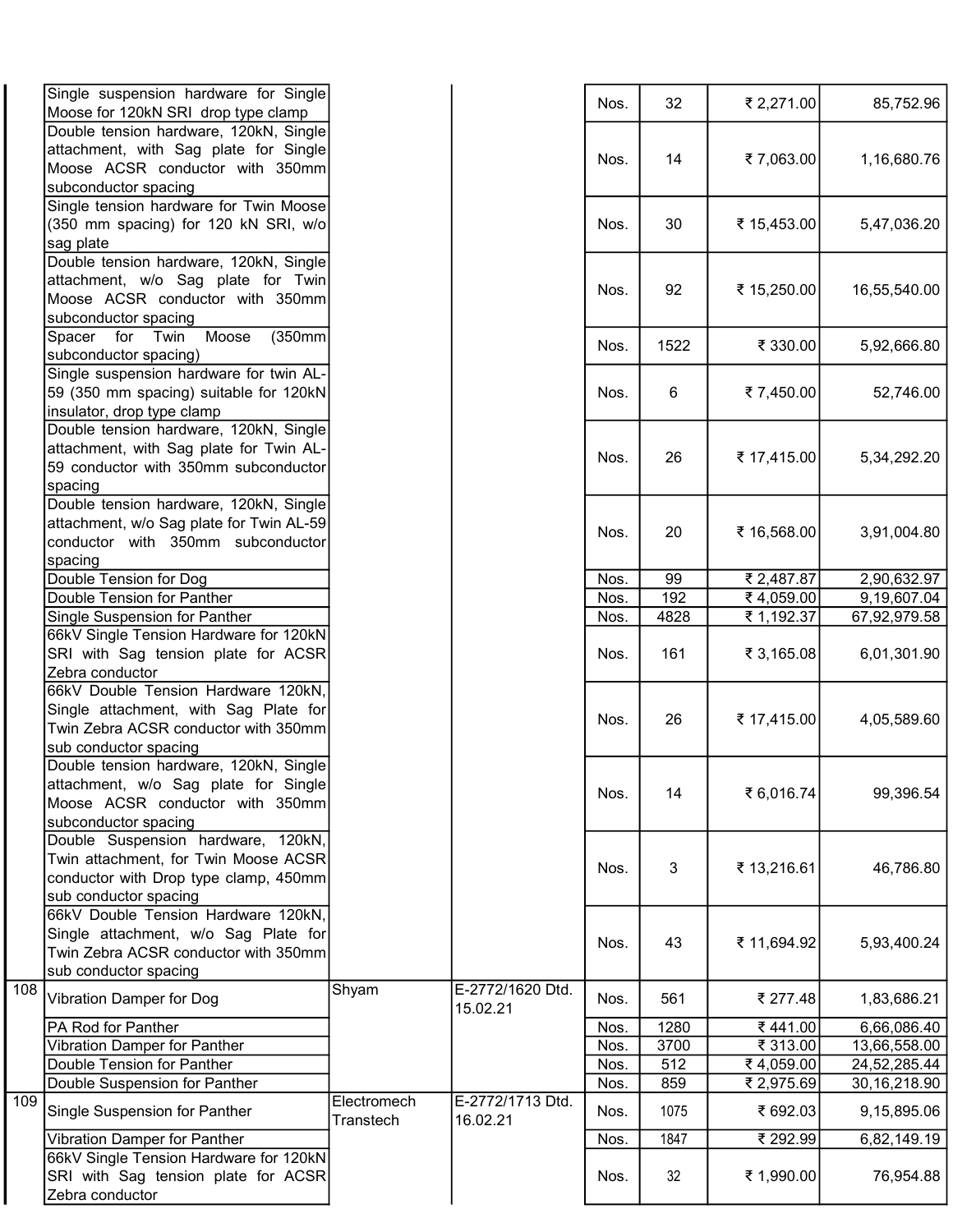|     | 66kV Single Tension Hardware for 90kN                                                                                                                                                                    |                            |                               |            |                |              |                |
|-----|----------------------------------------------------------------------------------------------------------------------------------------------------------------------------------------------------------|----------------------------|-------------------------------|------------|----------------|--------------|----------------|
|     | SRI with Sag tension plate for ACSR<br>Zebra conductor                                                                                                                                                   |                            |                               | Nos.       | 60             | ₹ 1,634.67   | 1,18,708.24    |
|     | 66kV Single Tension Hardware for 90kN                                                                                                                                                                    |                            |                               |            |                |              |                |
|     | SRI without Sag tension plate for ACSR                                                                                                                                                                   |                            |                               | Nos.       | 60             | ₹ 1,242.99   | 90,552.49      |
|     | Zebra conductor                                                                                                                                                                                          |                            |                               |            |                |              |                |
|     | Single suspension hardware for Single                                                                                                                                                                    |                            |                               | Nos.       | $\overline{7}$ | ₹ 1,000.00   | 8,557.36       |
|     | Moose for 120kN SRI drop type clamp                                                                                                                                                                      |                            |                               |            |                |              |                |
|     | Suspension Clamp for Earth-wire<br>7/3.15mm                                                                                                                                                              |                            |                               | Nos.       | 144            | ₹ 303.32     | 53,069.41      |
|     | Copper Earth Bond for Earth-wire<br>7/3.15mm                                                                                                                                                             |                            |                               | Nos.       | 404            | ₹ 274.99     | 1,32,523.39    |
|     | Cross by Clips for Earth-wire - 7/3.15mm                                                                                                                                                                 |                            |                               | Nos.       | 890            | ₹ 125.00     | 1,37,576.20    |
|     | Mid span Joint for Earth-wire - 7/3.15mm                                                                                                                                                                 |                            |                               | Nos.       | 67             | ₹43.69       | 3,691.31       |
| 110 | Copper Earth Bond for Earth-wire<br>7/3.15mm                                                                                                                                                             | Engineering<br>Services    | E-2772/1710 Dtd.<br>16.02.21  | Nos.       | 2019           | ₹ 347.50     | 9,93,551.15    |
| 111 | Single Tension for Dog                                                                                                                                                                                   | Eeteel<br><b>Hardwares</b> | E-2772/e1711<br>Dtd. 16.02.21 | Nos.       | 2688           | ₹811.43      | 26,53,022.13   |
|     | Mid Span Joint for Dog                                                                                                                                                                                   |                            |                               | Nos.       | 195            | ₹ 328.00     | 77,773.80      |
|     | Repair sleeve for Panther                                                                                                                                                                                |                            |                               | Nos.       | 183            | ₹ 352.00     | 78,386.22      |
|     | PA Rod for Dog                                                                                                                                                                                           |                            |                               | Nos.       | 1576           | ₹402.26      | 7,72,250.72    |
|     | Mid Span Joint for Dog                                                                                                                                                                                   |                            |                               | Nos.       | 30             | ₹ 328.00     | 11,965.20      |
|     | Single Suspension for Panther                                                                                                                                                                            |                            |                               | Nos.       | 2700           | ₹ 1,157.38   | 37,98,922.68   |
|     | Mid Span Joint for Panther                                                                                                                                                                               |                            |                               | Nos.       | 768            | ₹ 324.75     | 3,03,363.84    |
|     | Repair sleeve for Panther                                                                                                                                                                                |                            |                               | Nos.       | 93             | ₹ 352.00     | 39,835.62      |
|     | Mid span Joint for Earth-wire - 7/3.15mm                                                                                                                                                                 |                            |                               | Nos.       | 434            | ₹93.53       | 49,947.06      |
| 112 | 66 KV Porcelain LA 60KV 10KA CI-3 CG Power                                                                                                                                                               |                            | E-2794/1837                   |            |                |              |                |
|     | without structure with clamp connector<br>suitable<br>for<br>panther<br>single<br>Zebra/Single<br>conductor/Twin<br>Zebra/Single AL-59 as per technical<br>specification.                                |                            | DT:18.02.2021                 | no.        | 2918           | 12,000.00    | 4,28,20,132.64 |
|     | 220 KV Porcelain LA 198KV 10KA Class<br>III with structure with clamp connector<br>suitable for Single Moose conductor as<br>per technical specification.                                                |                            |                               | no.        | 5              | 56,000.00    | 3,60,903.00    |
|     | 220 KV Porcelain LA 198KV 10KA Class<br>Ш<br>without<br>structure<br>with<br>clamp<br>connector suitable for single Moose as<br>per technical specification.                                             |                            |                               | no.        | 27             | 40,000.00    | 13,37,164.20   |
|     | 132 KV Porcelain LA 120KV 10KA Class<br>without<br>clamp<br>Ш<br>structure<br>with<br>connector suitable for single Zebra as<br>per technical specification                                              |                            |                               | no.        | 18             | 29,000.00    | 6,47,543.88    |
|     | 400KV Porcelain LA 360KV 20KA cl.4<br>without structure with clamp connector<br>suitable to receive Universal take-off<br>Twin Moose with corona ring (450 mm<br>spacing) as per technical specification |                            |                               | no.        | 6              | 1,08,000.00  | 7,96,500.00    |
| 113 | 11KV XLPE Cable - 3C X 300 sq mm                                                                                                                                                                         | Polycab India              | E-2758/1738<br>Dtd.18.02.21   | <b>KMs</b> | 2.2            | 11,29,630.00 | 29,61,854.28   |
|     | 11KV XLPE Cable - 3C X 240 sq mm                                                                                                                                                                         |                            |                               | <b>KMs</b> | 13.6           | 9,91,975.00  | 1,60,78,410.96 |
|     | 11KV XLPE Cable - 3C X 185 sq mm                                                                                                                                                                         |                            |                               | <b>KMs</b> | 9.9            | 8,59,903.00  | 1,01,45,852.05 |
| 114 | 11KV XLPE Cable - 3C X 240 sq mm                                                                                                                                                                         | Sriram Cable               | E-2758/1737<br>Dtd.18.02.21   | <b>KMs</b> | 5.4            | 8,81,016.95  | 57,41,280.01   |
| 115 | Control Cable - 2CX2.5 Sq.mm                                                                                                                                                                             | Vishnu Cables              | E-2759/1867<br>Dtd.19.02.21   | KMs        | 8              | 37,900.00    | 3,78,544.00    |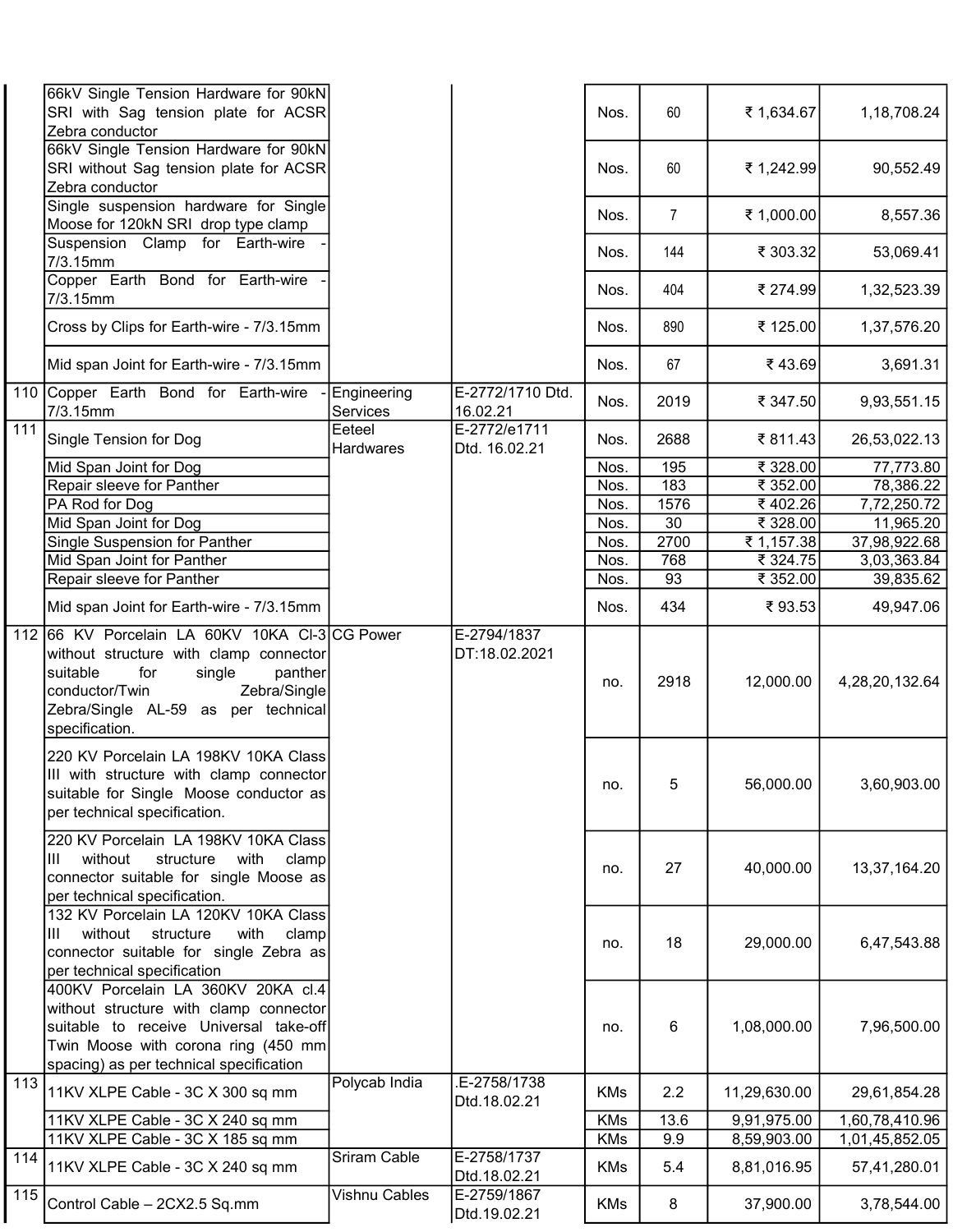|     | Control Cable - 4CX2.5 Sq.mm                                                                                                                                         |                      |                                | <b>KMs</b> | 4              | 60,900.00   | 2,99,248.00     |
|-----|----------------------------------------------------------------------------------------------------------------------------------------------------------------------|----------------------|--------------------------------|------------|----------------|-------------|-----------------|
|     | Control Cable - 7CX2.5 Sq.mm                                                                                                                                         |                      |                                | <b>KMs</b> | 3              | 89,810.00   | 3,28,547.40     |
| 116 | 11KV XLPE Cable - 3C X 240 sq mm                                                                                                                                     | <b>Torrent Power</b> | E-2758/1842<br>Dtd.19.02.21    | <b>KMs</b> | 13.6           | 9,90,000.00 | 1,60,78,410.96  |
|     | 11KV XLPE Cable - 3C X 185 sq mm                                                                                                                                     |                      |                                | <b>KMs</b> | 10.5           | 8,56,000.00 | 1,07,60,752.17  |
|     | 117 220/66 KV, 160 MVA Power Transformer Atlanta<br>with RIP/RIF/RIS Polymenr Housing Electricals<br>bushing                                                         |                      | E-2793/1923,<br>24/02/2021     | No.        | 3              | 55301283    | 19,79,79,059.52 |
|     | Erection, testing & commissioning of<br>220/66 KV, 160 MVA Power Transformer<br>with all the accessories                                                             |                      |                                | No.        | 3              | 500004      | 17,70,014.16    |
|     | Small Online Gas in Oil Monitoring Unit<br>(Small DGA)                                                                                                               |                      |                                | No.        | 3              | 1700001     | 60,18,003.54    |
|     | 220/132 KV, 150 MVA Auto Transformer<br>with RIP/RIF/RIS Polymenr Housing<br>bushing                                                                                 |                      |                                | No.        | 1              | 39750003    | 4,76,13,007.08  |
|     | Erection, testing & commissioning of<br>220/132 KV, 150 MVA Auto Transformer<br>with all accessories.                                                                |                      |                                | No.        | 1              | 500004.00   | 5,90,004.72     |
|     | Small Online Gas in Oil Monitoring Unit<br>(Small DGA)                                                                                                               |                      |                                | No.        | 1              | 1750005.00  | 20,65,005.90    |
|     | 220/33 KV, 125 MVA Power Transformer<br>with RIP/RIF/RIS Polymenr Housing<br>bushing                                                                                 |                      |                                | No.        | $\overline{2}$ | 46300005    | 11,09,20,016.52 |
|     | Erection, testing & commissioning of<br>220/33 KV, 125 MVA Power Transformer<br>with all the accessories.                                                            |                      |                                | No.        | $\overline{2}$ | 500004.00   | 11,80,009.44    |
|     | Small Online Gas in Oil Monitoring Unit<br>(Small DGA)                                                                                                               |                      |                                | No.        | $\overline{2}$ | 1750005.00  | 41,30,011.80    |
|     | 132/66 KV, 100 MVA Auto Transformer<br>with RIP/RIF/RIS Polymenr Housing<br>bushing                                                                                  |                      |                                | No.        | 4              | 23929655    | 11,48,35,996.38 |
|     | Erection, testing & commissioning of<br>132/66 KV, 100 MVA Auto Transformer<br>with all accessories                                                                  |                      |                                | No.        | 4              | 225000.00   | 10,62,000.00    |
|     | Small Online Gas in Oil Monitoring Unit<br>(Small DGA)                                                                                                               |                      |                                | No.        | 4              | 1750005.00  | 82,60,023.60    |
|     | 118 132/66 KV, 100 MVA Auto Transformer Voltamp<br>with RIP/RIF/RIS Polymenr Housing Transformers<br>bushing                                                         |                      | E-2793/1922,<br>24/02/2021     | No.        | 1              | 23803390    | 2,89,12,820.20  |
|     | Erection, testing & commissioning of<br>132/66 KV, 100 MVA Auto Transformer<br>with all accessories                                                                  |                      |                                | No.        | $\mathbf{1}$   | 210750.00   | 2,48,685.00     |
|     | Small Online Gas in Oil Monitoring Unit<br>(Small DGA)                                                                                                               |                      |                                | No.        | 1              | 1591525.00  | 18,77,999.50    |
|     | W/O<br>119 400kV<br><b>BPI</b><br>structure<br>Rigid/Through sliding type Terminal Electricals<br>connectors suitable for 4" IPS AI tube company<br>with Corona ring | and Insulators &     | E-2782/817<br>Date: 25.02.2021 | <b>Nos</b> | 3              | 46000       | 1,72,044.00     |
|     | 400kV BPI w/o structure and Expansion<br>type clamp connectors on both end<br>suitable for 4" IPS AI tube with Corona<br>ring                                        |                      |                                | <b>Nos</b> | 3              | 46000       | 1,72,044.00     |
|     | 400kV 8KN BPI w/o structure and clamp<br>connectors suitable to Twin Moose<br>ACSR (Universal Type)<br>with Corona<br>ring                                           |                      |                                | <b>Nos</b> | 1              | 46000       | 57,348.00       |
|     | 120 132KV class, 8 KVAR Air core Dry Type Shreem<br>Series Reactor W/O Structure with Electric<br>terminal connector                                                 |                      | E-2777/2113<br>Dt:01.03.2021   | no.        | 6              | 1,84,818.84 | 13, 16, 227.51  |
|     |                                                                                                                                                                      |                      |                                |            |                |             |                 |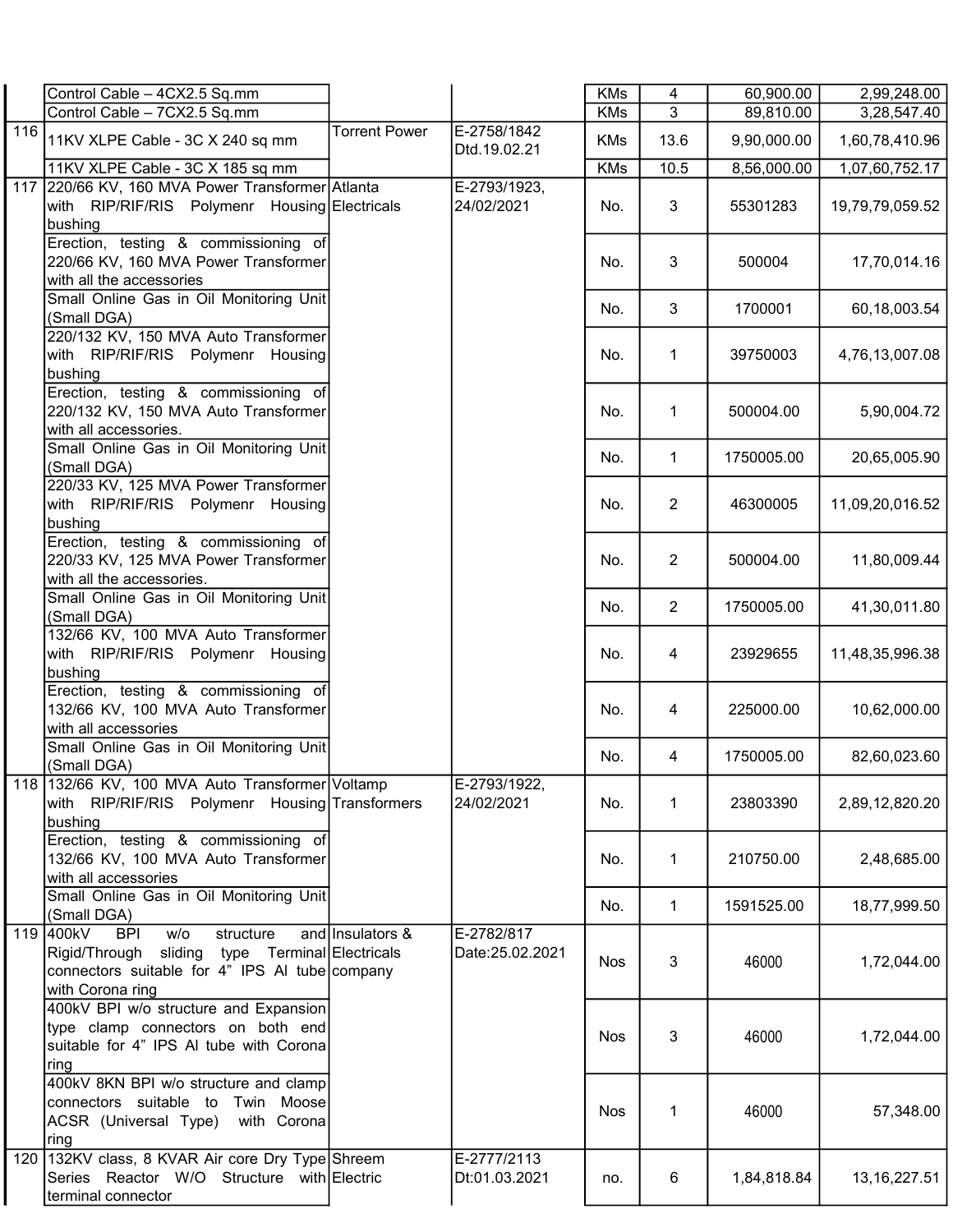|                  | 12.65 KV,100 VA Residual Voltage             |            |                  |      |                |             |              |
|------------------|----------------------------------------------|------------|------------------|------|----------------|-------------|--------------|
|                  | Transformer, Voltage Ratio 12.65Kv/110-      |            |                  | no.  | 57             | 54,175.00   | 37,24,522.50 |
|                  | 190 V with clamp connector W/O               |            |                  |      |                |             |              |
|                  | structure                                    |            |                  |      |                |             |              |
| 121              | 66 KV C&R FEEDER PANEL, 2 BUS, Popular       |            | E-2773(RO)/2159  |      |                |             |              |
|                  | 110V DC AS PER TECHNICAL SPEC                | switchgear | Dtd.01.03.21     | No.  | 4              | 98,000.00   | 4,65,392.00  |
|                  | 66 KV C&R Panel for Feeder, 110 V DC         |            |                  |      |                |             |              |
|                  | , 1 Bus as per specifications                |            |                  | No.  | 72             | 79,000.00   | 67,62,816.00 |
|                  | 66 KV C&R Panel for Feeder, 220 V DC,        |            |                  |      |                |             |              |
|                  | 2 Bus as per specifications                  |            |                  | No.  | 5              | 98,000.00   | 5,81,740.00  |
| $\overline{122}$ |                                              | Asbesco    | E-2772/2360 Dtd. |      |                |             |              |
|                  | Single Tension for Dog                       |            | 04.03.21         | Nos. | 269            | ₹804.27     | 2,65,500.31  |
|                  | Single Tension for Panther                   |            |                  | Nos. | 1875           | ₹ 1,332.30  | 30,65,606.25 |
|                  | Spacer cum damper for Twin Moose             |            |                  |      |                |             |              |
|                  | (450mm subconductor spacing)                 |            |                  | Nos. | 450            | ₹997.39     | 5,50,791.00  |
|                  | Single Tension for Dog                       |            |                  | Nos. | 1343           | ₹804.27     | 13,25,524.08 |
|                  | PA Rod for Dog                               |            |                  | Nos. | 788            | ₹ 398.91    | 3,86,125.36  |
|                  | Single Tension for Panther                   |            |                  | Nos. | 1875           | ₹ 1,332.30  | 30,65,617.88 |
|                  | PA Rod for Panther                           |            |                  | Nos. | 1280           | ₹495.09     |              |
|                  |                                              |            |                  |      |                |             | 7,78,037.25  |
|                  | Vibration Damper for Panther                 |            |                  | Nos. | 2770           | ₹ 321.66    | 10,94,163.85 |
|                  | Mid Span Joint for Panther                   |            |                  | Nos. | 230            | ₹ 321.66    | 90,851.15    |
|                  | Cross by Clips for Earth-wire - 7/3.15mm     |            |                  | Nos. | 3560           | ₹ 193.00    | 8,43,562.65  |
| 123              | 66kV Single Tension Hardware for 120kN Aumni |            | E-2772/2470 Dtd. |      |                |             |              |
|                  | SRI with Sag tension plate for ACSR          |            | 08.03.21         | Nos. | 32             | ₹ 1,998.01  | 76,955.26    |
|                  | Zebra conductor                              |            |                  |      |                |             |              |
|                  | 66kV Single Tension Hardware for 120kN       |            |                  |      |                |             |              |
|                  | SRI without Sag tension plate for ACSR       |            |                  | Nos. | 32             | ₹ 1,467.00  | 56,111.36    |
|                  | Zebra conductor                              |            |                  |      |                |             |              |
|                  | 66kV Single Tension Hardware for 90kN        |            |                  |      |                |             |              |
|                  | SRI with Sag tension plate for ACSR          |            |                  | Nos. | 60             | ₹ 1,649.68  | 1,18,708.94  |
|                  | Zebra conductor                              |            |                  |      |                |             |              |
|                  | 66kV Single Tension Hardware for 90kN        |            |                  |      |                |             |              |
|                  | SRI without Sag tension plate for ACSR       |            |                  | Nos. | 30             | ₹ 1,263.00  | 45,276.60    |
|                  |                                              |            |                  |      |                |             |              |
|                  | Zebra conductor                              |            |                  |      |                |             |              |
|                  | Double tension hardware for Single           |            |                  |      |                |             |              |
|                  | Zebra ACSR conductor for 120kN SRI           |            |                  | Nos. | 5              | ₹ 3,270.00  | 19,641.10    |
|                  | w/o Sag plate                                |            |                  |      |                |             |              |
|                  | (350mm)<br>Spacer for<br>Twin<br>Zebra       |            |                  | Nos. | 225            | ₹ 299.24    | 80,510.22    |
|                  | subconductor spacing)                        |            |                  |      |                |             |              |
|                  | Single suspension hardware for Single        |            |                  | Nos. | 14             | ₹ 1,023.01  | 17,114.89    |
|                  | Moose for 120kN SRI drop type clamp          |            |                  |      |                |             |              |
|                  | Double tension hardware, 120kN, Single       |            |                  |      |                |             |              |
|                  | attachment, with Sag plate for Single        |            |                  | Nos. | $\overline{2}$ | ₹ 6,963.00  | 16,640.36    |
|                  | Moose ACSR conductor with 350mm              |            |                  |      |                |             |              |
|                  | subconductor spacing                         |            |                  |      |                |             |              |
|                  | Double tension hardware, 120kN, Single       |            |                  |      |                |             |              |
|                  | attachment, w/o Sag plate for Single         |            |                  |      |                | ₹ 5,953.81  | 14,227.99    |
|                  | Moose ACSR conductor with 350mm              |            |                  | Nos. | 2              |             |              |
|                  | subconductor spacing                         |            |                  |      |                |             |              |
|                  | Single tension hardware for Twin Moose       |            |                  |      |                |             |              |
|                  | (350 mm spacing) for 120 kN SRI, w/o         |            |                  | Nos. | 15             | ₹ 15,249.00 | 2,73,323.40  |
|                  | sag plate                                    |            |                  |      |                |             |              |
|                  | Single suspension hardware for twin          |            |                  |      |                |             |              |
|                  | moose (350 mm spacing) suitable for          |            |                  | Nos. | 8              | ₹7,121.86   | 68,079.96    |
|                  | 120kN insulator, drop type clamp             |            |                  |      |                |             |              |
|                  | Double tension hardware, 120kN, Single       |            |                  |      |                |             |              |
|                  | attachment, with Sag plate for Twin          |            |                  |      |                |             |              |
|                  | Moose ACSR conductor with 350mm              |            |                  | Nos. | 53             | ₹ 15,273.00 | 9,67,243.64  |
|                  | subconductor spacing                         |            |                  |      |                |             |              |
|                  |                                              |            |                  |      |                |             |              |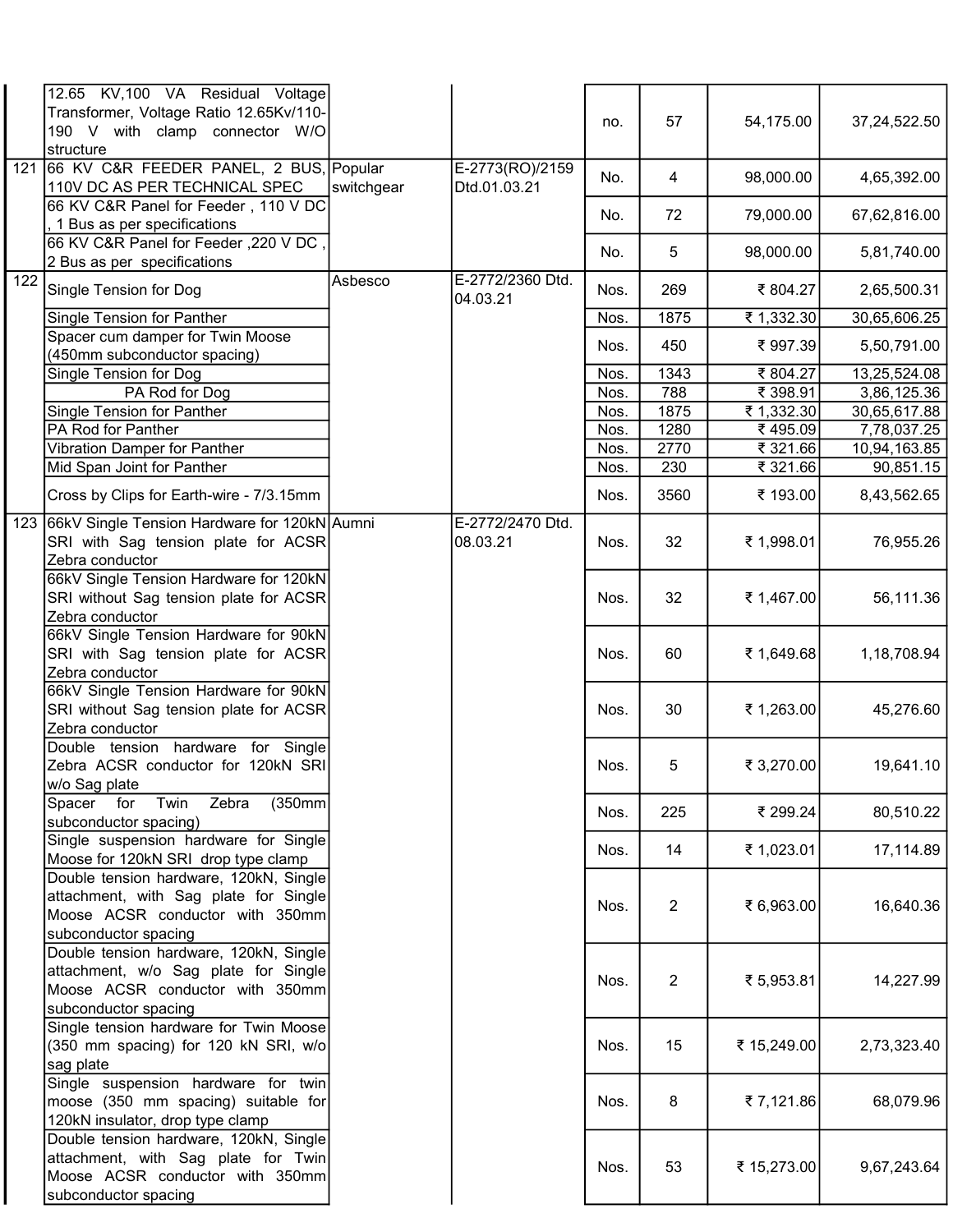|     | Double tension hardware, 120kN, Single<br>attachment, w/o Sag plate for Twin<br>Moose ACSR conductor with 350mm                      |                         |                                 | Nos.       | 31   | ₹ 15,030.00                 | 5,56,747.60     |
|-----|--------------------------------------------------------------------------------------------------------------------------------------|-------------------------|---------------------------------|------------|------|-----------------------------|-----------------|
|     | subconductor spacing<br>Double Suspension hardware, 120kN,<br>Twin attachment, for Twin Moose ACSR                                   |                         |                                 | Nos.       | 1    | ₹ 13,103.00                 | 15,657.42       |
|     | conductor with Drop type clamp, 450mm<br>subconductor spacing                                                                        |                         |                                 |            |      |                             |                 |
|     | Moose<br>Spacer for Twin<br>(350mm)<br>subconductor spacing)                                                                         |                         |                                 | Nos.       | 608  | ₹ 309.24                    | 2,24,730.91     |
|     | Single suspension hardware for twin AL-<br>59 (350 mm spacing) suitable for 120kN<br>insulator, drop type clamp                      |                         |                                 | Nos.       | 3    | ₹ 2,269.00                  | 8,134.92        |
|     | Double tension hardware, 120kN, Single<br>attachment, with Sag plate for Twin AL-<br>59 conductor with 350mm subconductor<br>spacing |                         |                                 | Nos.       | 8    | ₹ 17,156.00                 | 1,64,001.12     |
|     | Double tension hardware, 120kN, Single<br>attachment, w/o Sag plate for Twin AL-59<br>conductor with 350mm subconductor<br>spacing   |                         |                                 | Nos.       | 8    | ₹ 16,318.00                 | 1,55,996.00     |
|     | Tension Clamp for Earth-wire - 7/3.15mm                                                                                              |                         |                                 | Nos.       | 1154 | ₹404.00                     | 5,58,305.20     |
|     | Double Tension for Dog                                                                                                               |                         |                                 | Nos.       | 330  | ₹ 2,455.87                  | 9,68,776.58     |
|     | Double Suspension for Dog                                                                                                            |                         |                                 | Nos.       | 466  | ₹ 2,175.45                  | 12,11,633.09    |
|     | Repair sleeve for Dog                                                                                                                |                         |                                 | Nos.       | 110  | ₹ 298.71                    | 39,291.76       |
|     | Double Suspension for Panther                                                                                                        |                         |                                 | Nos.       | 670  | ₹ 2,937.69                  | 23,52,580.51    |
|     | PA Rod for Panther                                                                                                                   |                         |                                 | Nos.       | 5113 | ₹ 508.93                    | 31, 12, 781.11  |
|     | Vibration Damper for Panther                                                                                                         |                         |                                 | Nos.       | 4151 | ₹ 327.75                    | 16,39,665.76    |
|     | 66kV Single Tension Hardware for 120kN<br>SRI with Sag tension plate for ACSR<br>Zebra conductor                                     |                         |                                 | Nos.       | 48   | ₹ 1,998.01                  | 1, 15, 432.89   |
|     | 66kV Single Tension Hardware for 90kN<br>SRI with Sag tension plate for ACSR<br>Zebra conductor                                      |                         |                                 | Nos.       | 60   | ₹ 1,649.68                  | 1,18,708.94     |
|     | Double tension hardware for Single<br>Zebra ACSR conductor for 120kN SRI<br>w/o Sag plate                                            |                         |                                 | Nos.       | 1    | ₹ 3,270.00                  | 3,928.22        |
|     | Tension Clamp for Earth-wire - 7/3.15mm                                                                                              |                         |                                 | Nos.       | 577  | ₹404.00                     | 2,79,152.60     |
|     | Suspension Clamp for Earth-wire<br>7/3.15mm                                                                                          |                         |                                 | Nos.       | 1004 | ₹424.22                     | 5,09,690.24     |
|     | Cross by Clips for Earth-wire - 7/3.15mm                                                                                             |                         |                                 | Nos.       | 2600 | ₹ 197.81                    | 6,16,085.08     |
|     | 124 11KV XLPE Cable - 3C X 300 sq mm                                                                                                 | <b>Universal Cables</b> | E-2758/2607 dtd<br>10.03.21     | <b>KMs</b> | 5.04 | 10,47,453.00                | 67,85,338.90    |
|     | 11KV XLPE Cable - 3C X 240 sq mm                                                                                                     |                         |                                 | <b>KMs</b> | 11.4 | $\overline{9}$ , 11, 320.00 | 1,34,77,491.54  |
|     | 11KV XLPE Cable - 3C X 185 sq mm                                                                                                     |                         |                                 | <b>KMs</b> | 8.9  | 8,16,048.00                 | 91,21,018.51    |
| 125 | 66kV BPI 4KN w/o structure                                                                                                           | Aditya Birla            | E-2730/e-122864/                | <b>Nos</b> | 7    | 5245                        | 45,405.22       |
|     | 66kV BPI 4KN w/o structure                                                                                                           |                         |                                 | <b>Nos</b> | 644  | 4800                        | 38,37,596.00    |
|     | 66kV BPI 4KN w/o structure                                                                                                           |                         |                                 | <b>Nos</b> | 9    | 6024                        | 66,651.12       |
|     | 66kV BPI 4KN w/o structure                                                                                                           |                         |                                 | <b>Nos</b> | 64   | 5100                        | 4,04,183.04     |
|     | 132kV BPI w/o str.                                                                                                                   |                         |                                 | <b>Nos</b> | 19   | 10724                       | 2,47,494.38     |
|     | 220kV BPI 8KN w/o str.                                                                                                               |                         |                                 | <b>Nos</b> | 186  | 22500                       | 50,48,040.00    |
|     | 7.3 KV 200 KVAR External Capacitor Magnewin<br>Cell as per specification                                                             | Energy                  | E-2777/2312<br>Dt;22.03.2021    | no         | 90   | 10,269.00                   | 11,45,954.29    |
|     | 126 500 MVA, 400/220/33 kV, 3 phase, Auto Transformers &<br>transformer                                                              | Rectifiers              | E-2793/2974, dtd:<br>22/03/2021 | No.        | 1    | 109500000.00                | 13,01,06,800.00 |
|     | Erection, testing & commissioning                                                                                                    |                         |                                 | No.        | 1    | 1250000.00                  | 14,75,000.00    |
|     | Small Online Gas in Oil Monitoring Unit<br>(Small DGA)                                                                               |                         |                                 | No.        | 1    | 2254000.00                  | 26,59,720.00    |